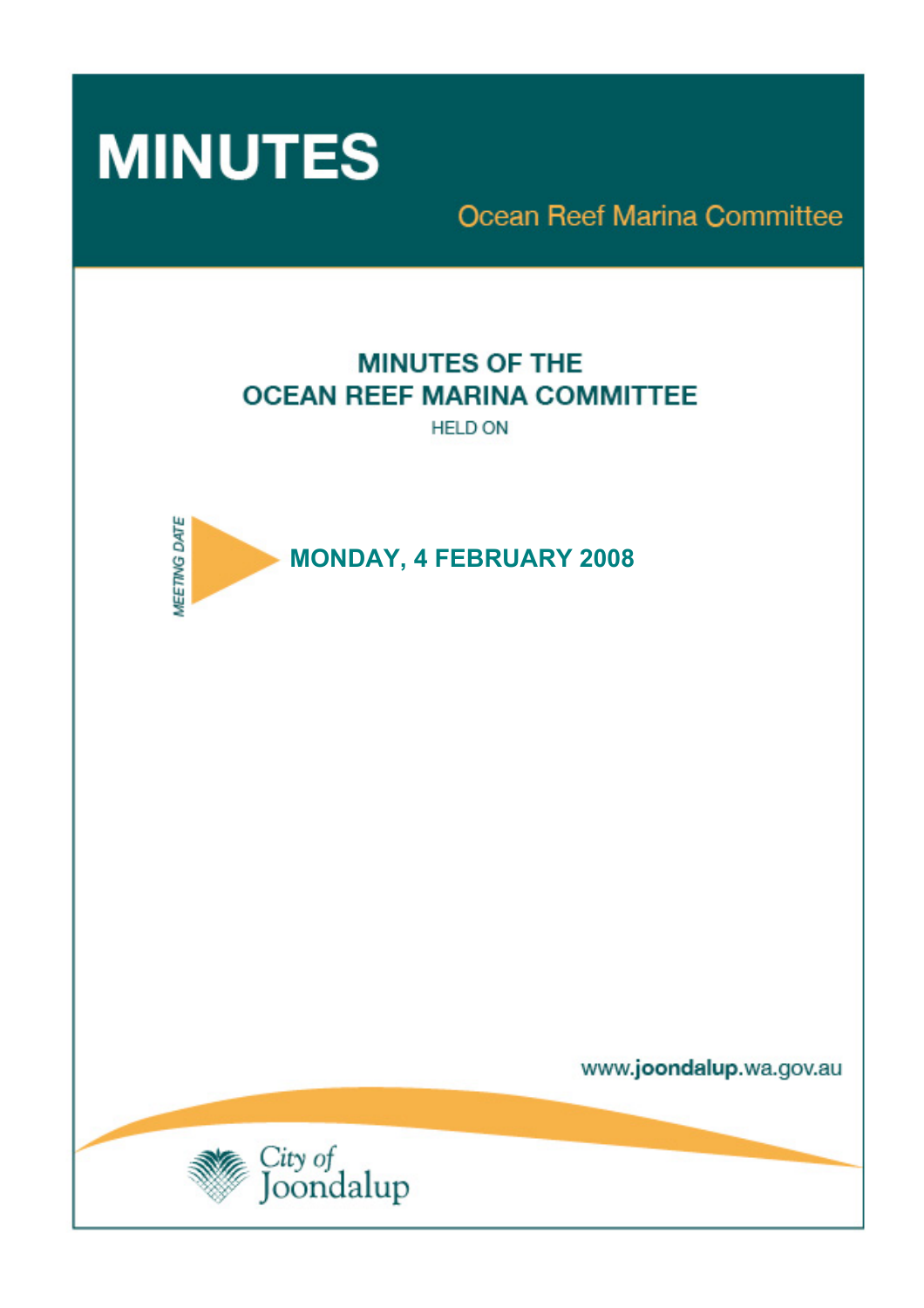# **CITY OF JOONDALUP**

### **MINUTES OF THE OCEAN REEF MARINA COMMITTEE MEETING HELD IN CONFERENCE ROOM 2, JOONDALUP CIVIC CENTRE, BOAS AVENUE, JOONDALUP ON MONDAY, 4 FEBRUARY 2008**

### **ATTENDANCE**

### **Committee Members:**

| <b>Mayor Troy Pickard</b> | <b>Presiding Person</b>        |
|---------------------------|--------------------------------|
| Cr Albert Jacob           | <b>Deputy Presiding Person</b> |
| <b>Cr Geoff Amphlett</b>  |                                |
| Cr Brian Corr             |                                |
| <b>Cr Russ Fishwick</b>   |                                |
| Cr Kerry Hollywood        |                                |
| Cr Trona Young            |                                |

### **Officers:**

| Mr Garry Hunt         | <b>Chief Executive Officer</b>  |
|-----------------------|---------------------------------|
| Mr Ian Cowie          | Director, Governance & Strategy |
| Ms Christine Robinson | <b>Executive Officer</b>        |
| Ms Lesley Taylor      | <b>Administrative Secretary</b> |

### **Observers**

| Cr M Macdonald | to 1821 hrs |
|----------------|-------------|
| Cr M Norman    |             |

### **DECLARATION OF OPENING**

The Presiding Person declared the meeting open at 1805 hrs.

### **APOLOGIES/LEAVE OF ABSENCE**

Apology - Cr M John

### **CONFIRMATION OF MINUTES**

### MINUTES OF THE OCEAN REEF MARINA COMMITTEE MEETING HELD ON 12 DECEMBER 2007

**MOVED Cr Young, SECONDED Cr Jacob that the minutes of the meeting of the Ocean Reef Marina Committee held on 12 December 2007 be confirmed as a true and correct record.** 

### **The Motion was Put and CARRIED UNANIMOUSLY (7/0)**

**In favour of the motion:** Mayor Pickard, Crs Amphlett, Corr, Fishwick, Hollywood, Jacob and Young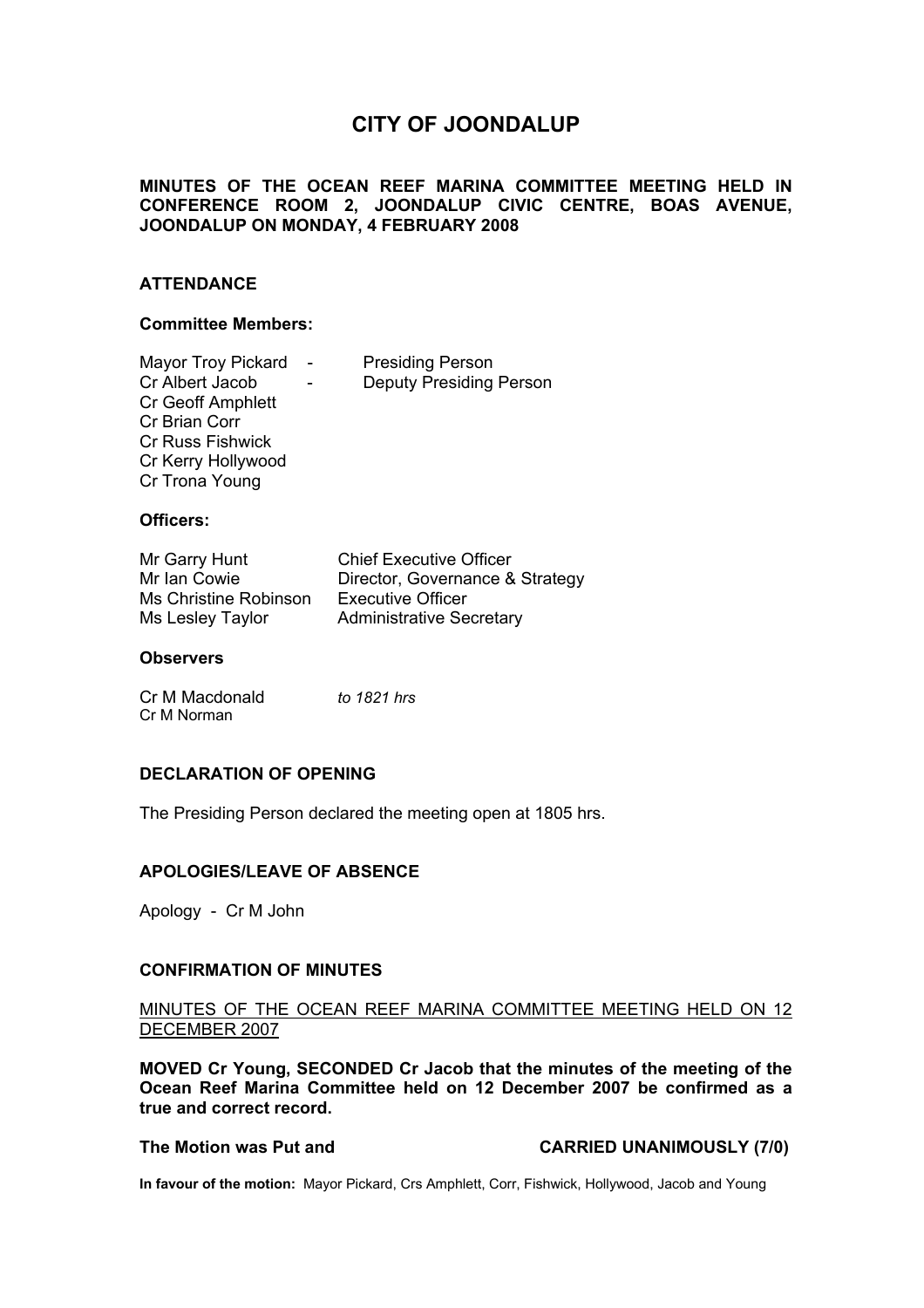### **ANNOUNCEMENTS BY THE PRESIDING PERSON WITHOUT DISCUSSION**

Mayor Pickard advised that members of the committee would be afforded the opportunity to speak first. Should Crs Macdonald and Norman who were in attendance as Observers, wish to make any comment, the opportunity would then revert to them.

### **DECLARATIONS OF INTEREST**

### **Disclosure of Financial Interests**

Nil.

### **Disclosure of interest affecting impartiality**

Elected members and staff are required under the Code of Conduct, in addition to declaring any financial interest, to declare any interest that may affect their impartiality in considering a matter. This declaration does not restrict any right to participate in or be present during the decision-making process. The Elected member/employee is also encouraged to disclose the nature of the interest.

| <b>Name/Position</b>      | <b>Cr T Young</b>                                 |
|---------------------------|---------------------------------------------------|
| <b>Item No/Subject</b>    | Item 1 – Ocean Reef Marina Development Site –     |
|                           | <b>Community Reference Group</b>                  |
| <b>Nature of Interest</b> | Interest that may affect impartiality             |
| <b>Extent of Interest</b> | A number of the applicants are known to Cr Young. |
|                           | Cr Young resides in Ocean Reef and is a member of |
|                           | the Ocean Reef Progress Association               |

| <b>Name/Position</b>      | <b>Cr M Norman</b>                               |
|---------------------------|--------------------------------------------------|
| <b>Item No/Subject</b>    | Item 1 - Ocean Reef Marina Development Site -    |
|                           | <b>Community Reference Group</b>                 |
| <b>Nature of Interest</b> | Interest that may affect impartiality            |
| <b>Extent of Interest</b> | Cr Norman is Chairman of the Joondalup Community |
|                           | Coast Care Forum, who applied to be on the       |
|                           | Reference Group in Category C                    |

### **IDENTIFICATION OF MATTERS FOR WHICH THE MEETING MAY SIT BEHIND CLOSED DOORS**

Nil.

### **PETITIONS AND DEPUTATIONS**

Nil.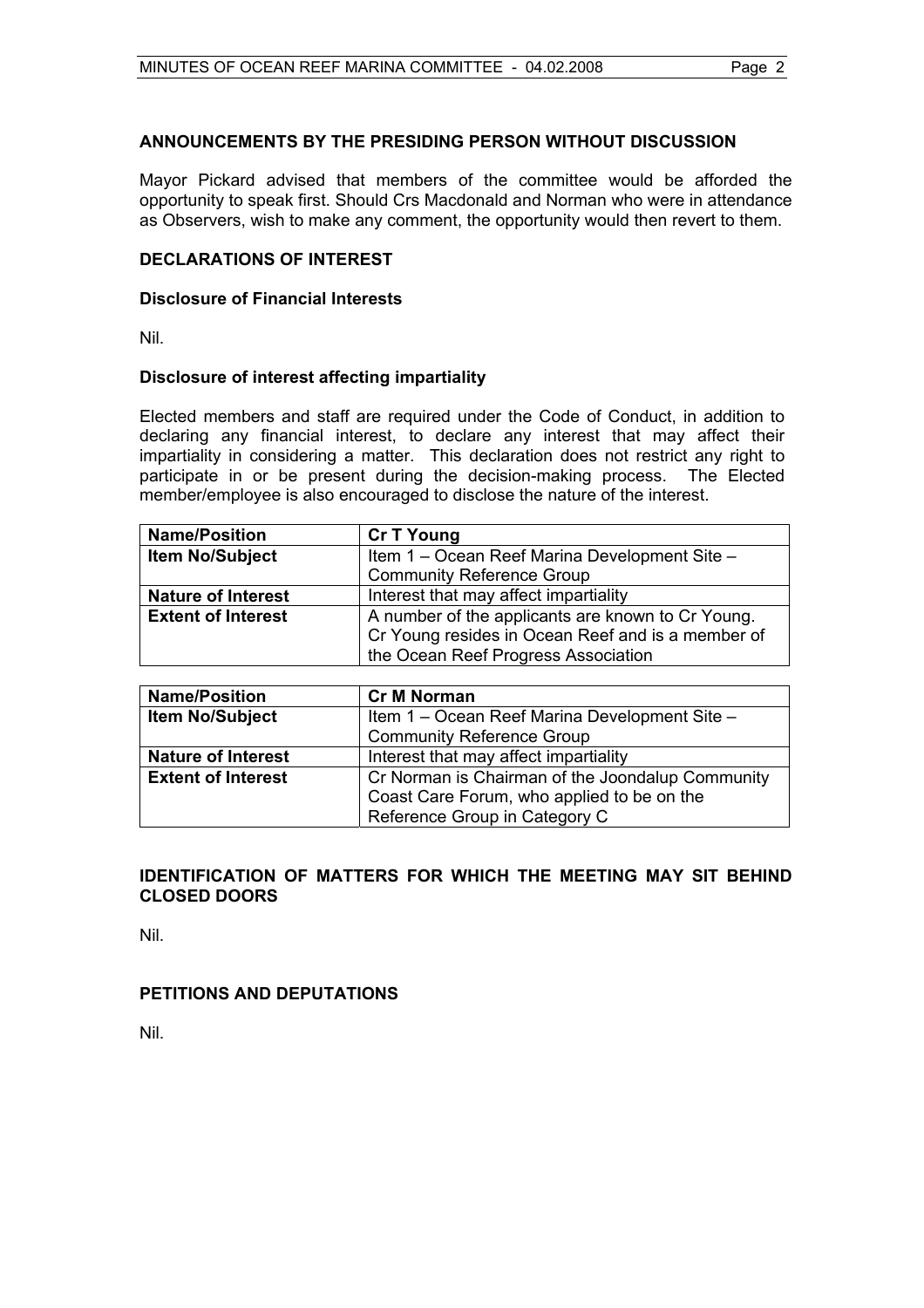### **REPORTS**

# **ITEM 1 OCEAN REEF MARINA DEVELOPMENT SITE – COMMUNITY REFERENCE GROUP - [07303] [04171] [12950]**

**WARD:** North Central

**RESPONSIBLE** Mr Ian Cowie **DIRECTOR:** Governance and Strategy

### **PURPOSE/ EXECUTIVE SUMMARY**

For the Committee to give further consideration to the composition of the Community Reference Group (CRG) following Council's deferral of this matter.

### **BACKGROUND**

At its meeting held on 18 December 2007, Council resolved:

*"that in accordance with clause 58(a) of the Standing Orders Local Law 2005 Council DEFERS the appointment of the Community Reference Group for the Ocean Reef Marina and REFERS the matter back to the Ocean Reef Marina Committee for further consideration."* 

Prior to the deferral of this matter at that Council meeting, the following motions and amendments were moved and seconded but not voted on:

*MOVED Mayor Pickard, SECONDED Cr Jacob that Council:* 

- *1 NOTES the unconfirmed minutes of the Ocean Reef Marina Committee held on 12 December 2007, forming Attachment 1 to Report C88-12/07;*
- *2 ENDORSES the appointment of the following members to the Community Reference Group:* 
	- *Ms E Bamforth*
	- *Ms N Campion*
	- *Mr K Eastwood*
	- *Mr G Foord*
	- *Mr R Green*
	- *Mr P Young*
	- *Mr T Stuart*
	- *Mr R Cameron*
	- *Ms L Dailey*
	- *Ms K Nichols*
	- *Mr A Cass*
	- *Ms C Lyttleton*
	- *Mr C Wanless*
	- *Mr J Holenstein*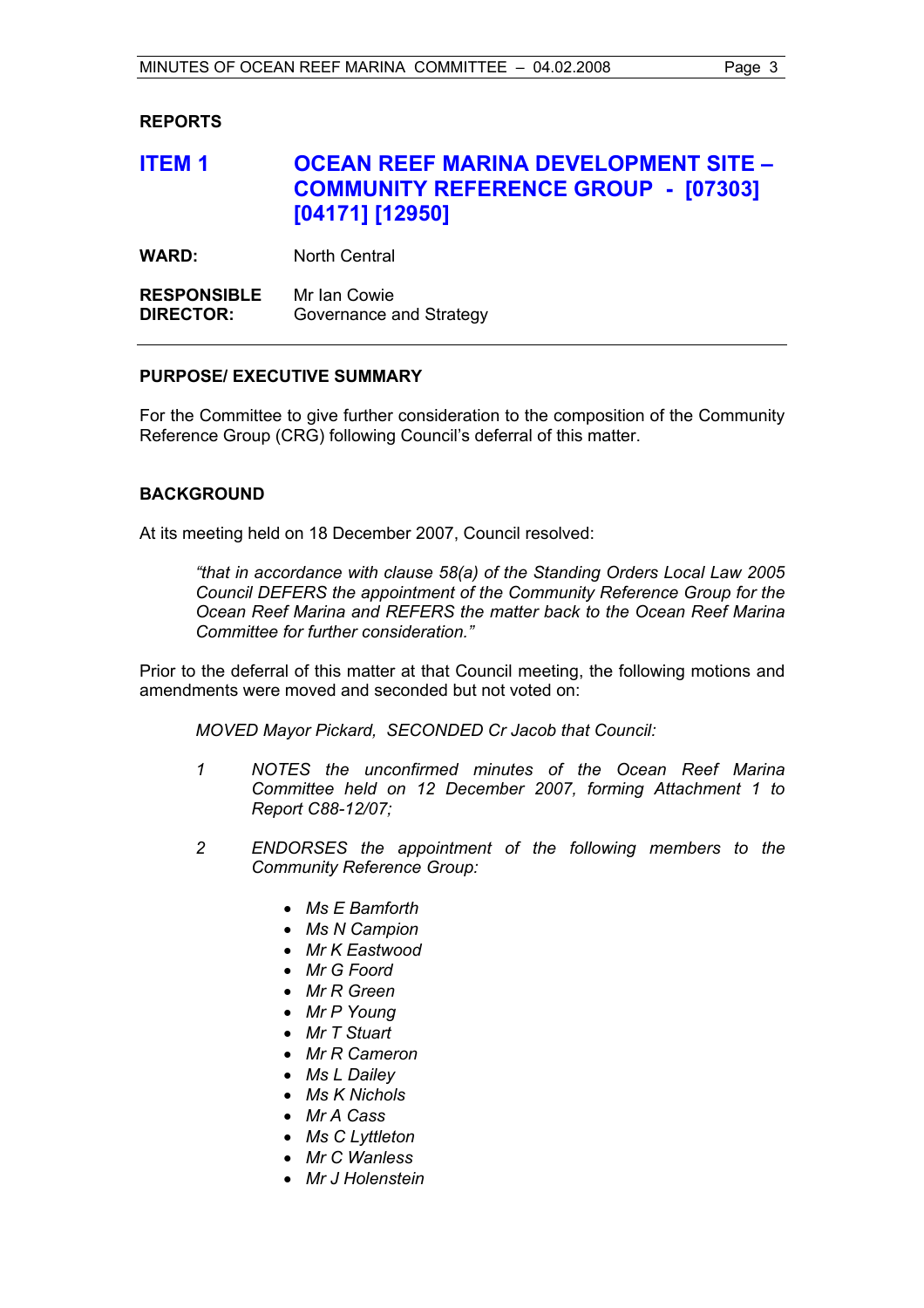- *Mr S Bray*
- *Mr C Wright*
- *Mr M Hay*
- *Mr N Caldwell*
- *Mr O Kay*
- *Mr D Jolly*
- *Ocean Reef Surf Sports Club (Mr R Lindsay)*
- *Sunset Coast Tourism Association (Mr A Slomp)*
- *Whitfords Volunteer Sea Rescue Group (Mr K Blackie)*
- *Ocean Reef Progress Association (Mr P Brooker)*
- *Recfishwest (Mr J Weston)*
- *Mr R Repke*
- *Ocean Reef Sea Sports Club (Ms A Angel)*
- *Whitfords Volunteer Sea Rescue Group (Mr M Carruthers)*
- *Joondalup Community Coast Care Forum (Mr M Norman)*
- *Boating WA (Mr B Barnett)"*
- *3 the Mayor be appointed as Chairperson on the Community Reference Group and that all Elected Members be entitled to attend meetings of the Community Reference Group as observers.*

*AMENDMENT MOVED Cr Macdonald, SECONDED Cr Fishwick that an additional Point 4 be added to the Motion as follows:* 

*"4 SEEKS confirmation from those groups in Category C that they are representative of those entities and increase membership of the Community Reference Group to 34 and that the following persons be incorporated into the Committee as additional representatives of Category D, being:* 

 *Mr B Buzzard Mr R Tilbrook Ms D Ironmonger Ms M Noble"* 

### **Background information provided to the ORM Committee**

The following background information to the CRG was submitted to the Ocean Reef Marina Committee at its meeting held on 12 December 2007:

- The City commissioned a consultancy firm called Gryphon to prepare a Community Participation Plan (CPP).
- Gryphon prepared this plan which recommended the establishment of a Community Reference Group (CRG) containing 30 people with membership broken down as follows:
	- o Category A 10 individuals representing residents of Ocean Reef.
	- $\circ$  Category B 10 individuals representing surrounding suburbs including Iluka, Mullaloo, Heathridge, Connolly and Currambine.
	- o Category C Five individuals representing community groups/agencies.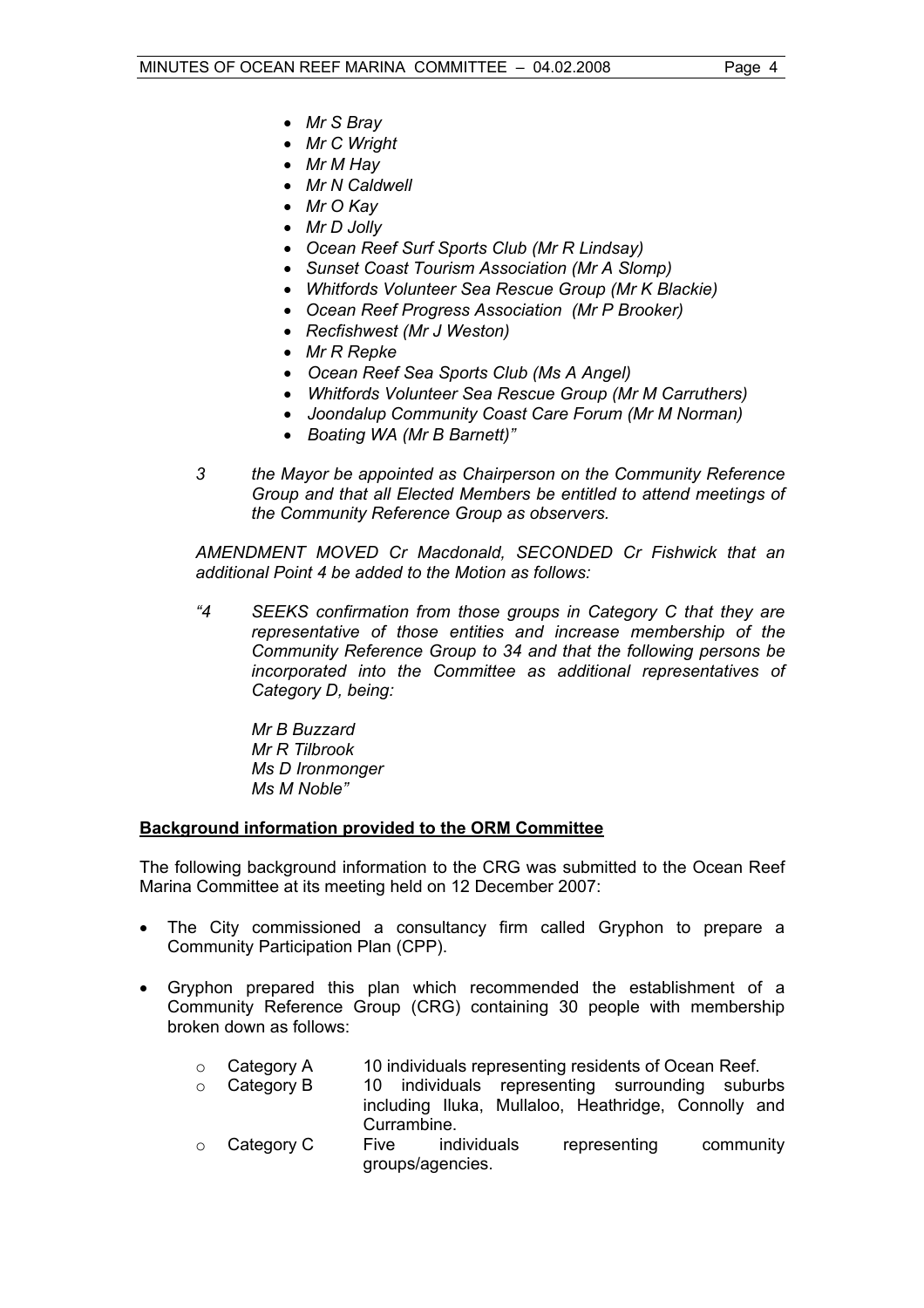communities.

- The Plan noted that "in the event that there are more individuals willing to serve on the CRG than there are places available, the final make up of the group will be decided by randomised selection".
- The CPP was developed having regard to the City's Public Participation Strategy which was adopted by Council.
- This Strategy includes a section headed 'How all sectors and groups can have the opportunity to participate'. Under this heading, it is stated:

*"Participation targets may be achieved through:* 

- *Random selection of residents from the City's databases with a personalised invitation to participate.*
- *Identifying and contacting individuals and groups with a special interest in the issue and inviting their participation.*
- *Advertising through public notices for expressions of interest in community newspapers to the wider community.*
- *Design, delivery and targeting of community education programs which are effective in empowering stakeholders to participate.*

*However representation on an issue is determined, the decision should be made public in the interests of good governance".* 

- The Strategy also includes a section on the public participation process where it is stated that "activities in this phase include … identification of process for achievement of participation targets for the project, eg random selection, direct mail, displays at local venues".
- The CPP was presented to Council on 24 April 2007. Rather than endorsing the CPP, Council resolved to:
	- *"1 Note the Gryphon report and the proposed CPP.*
	- *2 Establish a CRG to a maximum of 30 people.*
	- *3 Support the proposed role for the CRG as outlined on page 9 of the Gryphon report."*

Council also resolved to establish the ORM at this meeting. Here it is important to note that the CPP was noted but not endorsed by Council. The only relevant decision for the purposes of this report is that the CRG would have a maximum of 30 people.

• A meeting of the ORM was held on 17 July. At this meeting a report was presented entitled 'Commencing the Ocean Reef Consultation Process'. This report stated:

*"The Ocean Reef Marina Committee's first task will be to identify those people who should be appointed to the Community Reference Group. This consideration will be based on the expressions of interest received. The actual appointment of members to the Community Reference Group will be made by Council as the Committee has no delegated authority".*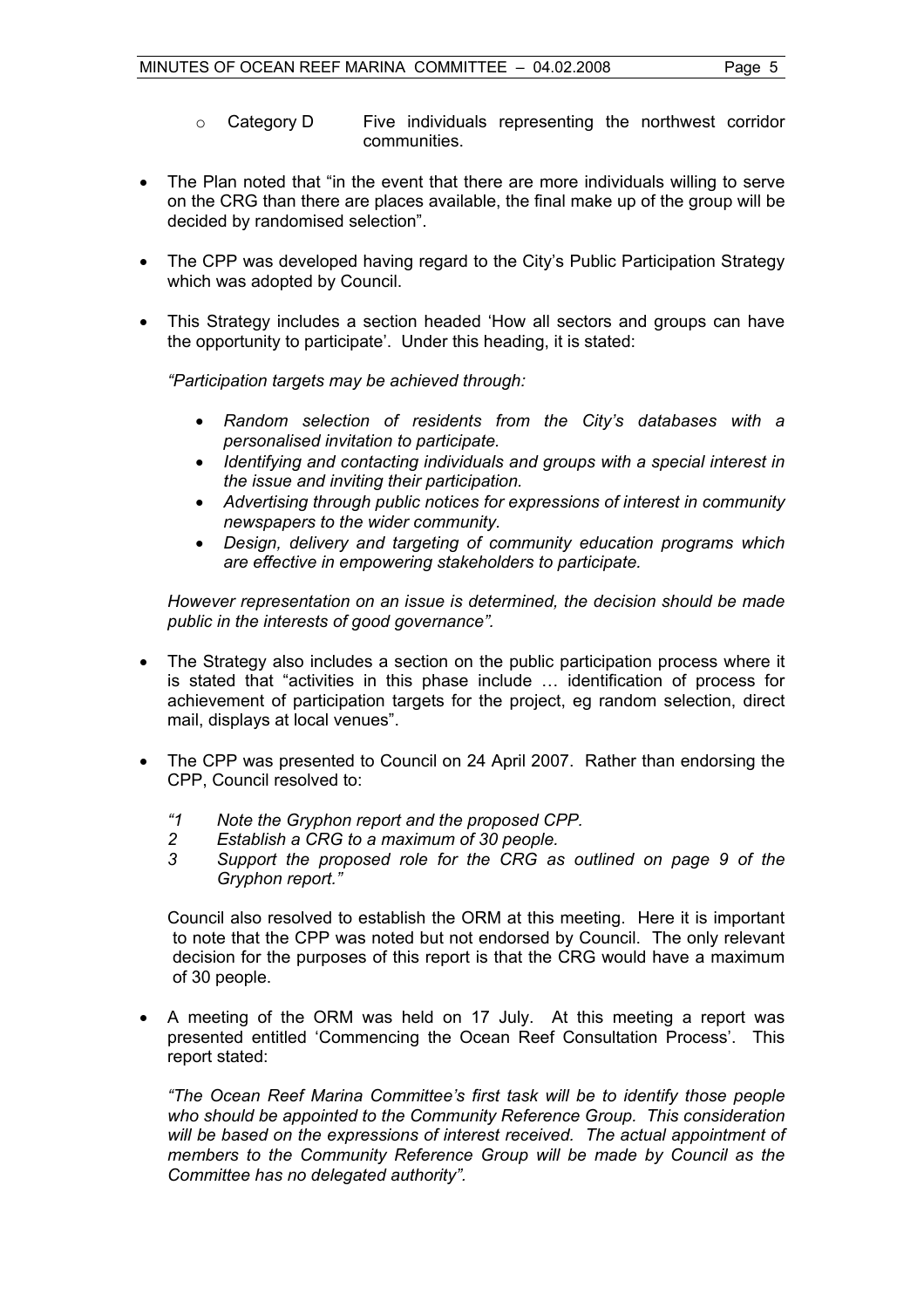- Here it is important to note that the report mentions the Group's composition being based on the expressions of interest received. City Officers took this to mean that only people who expressed an interest would be considered.
- Because the report 'Commencing the Ocean Reef Consultation Process' was not highly detailed and specific, the Officer's recommendation was that the Committee note the report. However, the Committee resolved to:
	- *"1 Endorse the community participation approach outlined in this report (i.e the paragraph quoted above), and;*
	- *2 Note that Council will determine and endorse the final composition of the Community Reference Group."*
- The ORM met again on 12 December to consider a report in relation to the public feedback received.
- This report presented the expressions of interest in accordance with the four categories identified in the CPP (which had only been noted by Council). It is for this reason that the report to the Committee on 12 December stated "The original report on the consultation process proposed a CRG of 30 people drawn from the four categories in the following manner .... ... Further, in the event that more individuals were willing to serve on the CRG than there were places available, the final make up of the group was to be decided by randomised selection".

Here it is important to note the use of the word 'was' in the final sentence above. Random selection was proposed in the CPP. However, this was not endorsed by Council and no replacement system was identified.

- As a result of the fact that Council had made no decision in relation to the selection of members, the final paragraph of the comment section gave two options for selection: either "to assess each applicant's submission while the other is through random selection".
- The final sentence under the comment section noted "Here it should be noted that the City's Community Consultation Plan suggests random selection as an appropriate method to use in certain cases".
- This sentence was kept deliberately vague as the Public Participation Strategy does not deal with this situation directly. However it does mention random selection in a range of places while there is no mention of selection on merit.

### **DETAILS**

A total of 132 Expressions of Interest were received for membership of the CRG. Of the four categories of membership identified, the following lists the number of applications in each category.

| Category A | Ocean Reef residents                                   | 68 |
|------------|--------------------------------------------------------|----|
| Category B | Residents of Iluka, Mullaloo, Heathridge, Connolly and |    |
|            | Currambine                                             | 30 |
| Category C | Representatives of community interest groups/occupiers | 23 |
| Category D | North West Corridor communities                        | 11 |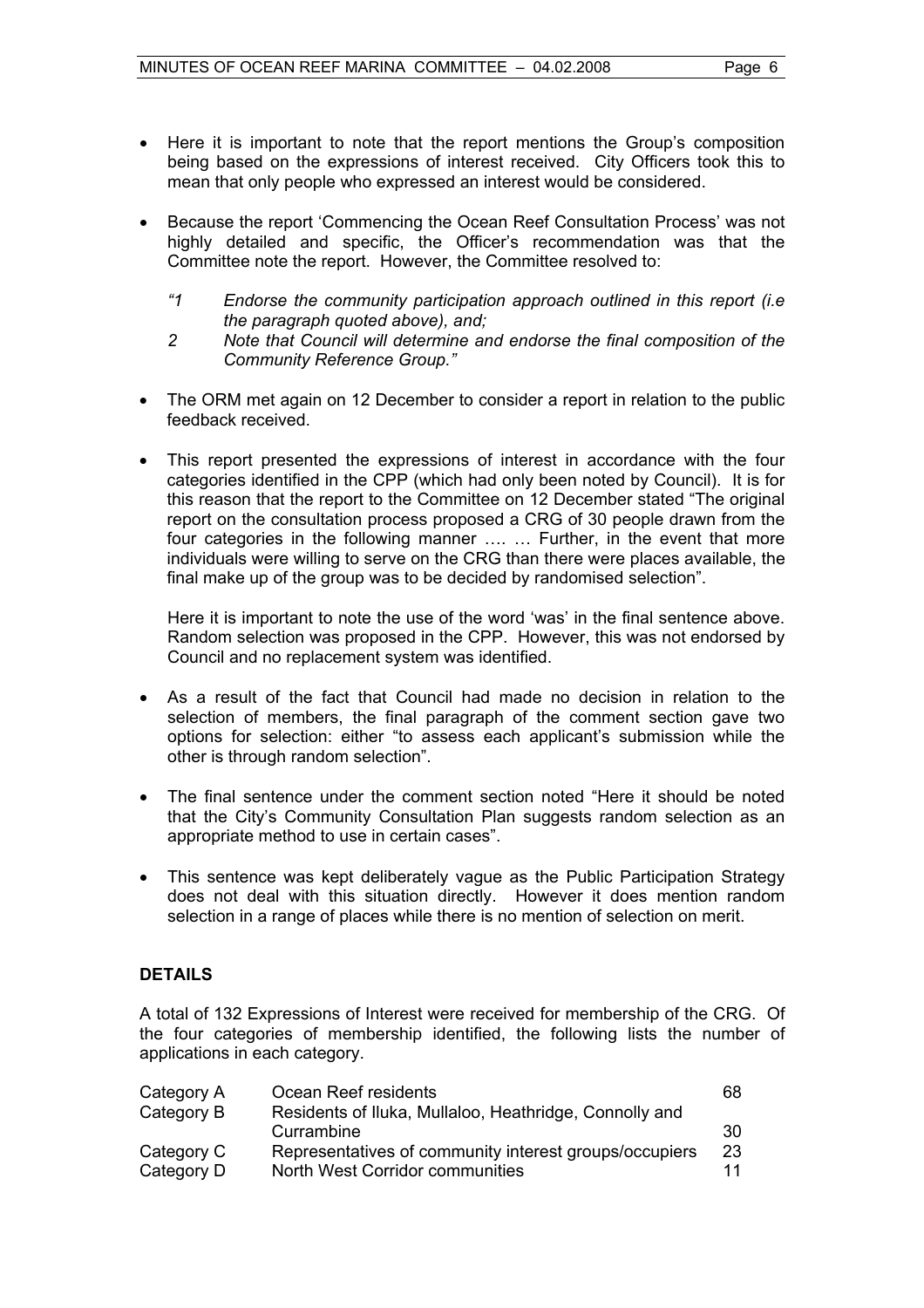A summary of the EOIs received is provided in Attachment 1 to this report. The actual applications are provided in the Councillor's Reading Room and copies have been made for members of the ORM Committee.

At the ORM Committee meeting of 12 December 2007, seven submissions were discovered at the last moment which were presented on the night. Having considered these in more detail subsequent to the meeting, each had been excluded deliberately for the following reasons.

| <b>Category</b> | <b>Applicant</b>   | <b>Comments</b>                                                                                                                                                                                                                                  |
|-----------------|--------------------|--------------------------------------------------------------------------------------------------------------------------------------------------------------------------------------------------------------------------------------------------|
| Category A      | J Burgess          | He provided no reason for inclusion.<br>City<br>Officers tried to make contact with all people who<br>provided no reason in an effort to establish a<br>reason for their interest. Mr Burgess was unable<br>to be contacted and so was excluded. |
|                 | S Bray *           | While Mr Bray nominated, he provided a further<br>stated<br>"I am<br>comment which<br>unable<br>to<br>participate". Consequently, he was excluded.                                                                                               |
|                 | S Richard          | Application received after the closing date and<br>consequently excluded.                                                                                                                                                                        |
|                 |                    |                                                                                                                                                                                                                                                  |
| Category B      | <b>B</b> McKie     | She provided no reason for inclusion.<br>City<br>Officers tried to make contact with all people who<br>provided no reason in an effort to establish a<br>reason for their interest. Ms McKie was unable<br>to be contacted and so was excluded.  |
|                 | D Isaacson         | <b>ORM</b><br><b>This</b><br>included<br>the<br>in.<br>person<br>was<br>Committee's<br>report which summarised<br>the<br>applicants however, the actual application was<br>missing. This was presented in the folder on the<br>night.            |
|                 |                    |                                                                                                                                                                                                                                                  |
| Category C      | L Brandsch         | Application received after the closing date and<br>consequently excluded.                                                                                                                                                                        |
|                 | <b>M</b> Scundrett | He indicated he was representing both himself<br>and a company 'Aquasports Boat Hire'. He<br>indicated an address of Glen Forest, outside of<br>the North West Corridor and was subsequently<br>excluded.                                        |
|                 |                    |                                                                                                                                                                                                                                                  |
| Category D      | J Chadwick         | Application received after the closing date and,<br>consequently excluded.                                                                                                                                                                       |

\* *It should be noted that the Committee selected Mr S Bray as a representative of Category B. It should also be noted that Mr Bray's application indicated that he was a resident of both Ocean Reef and Iluka, together with the fact that he indicated "I regret that due to travel commitments and other work commitments I am unable to participate as much as I would like, ie. I am unable to attend meetings in Perth at this time."*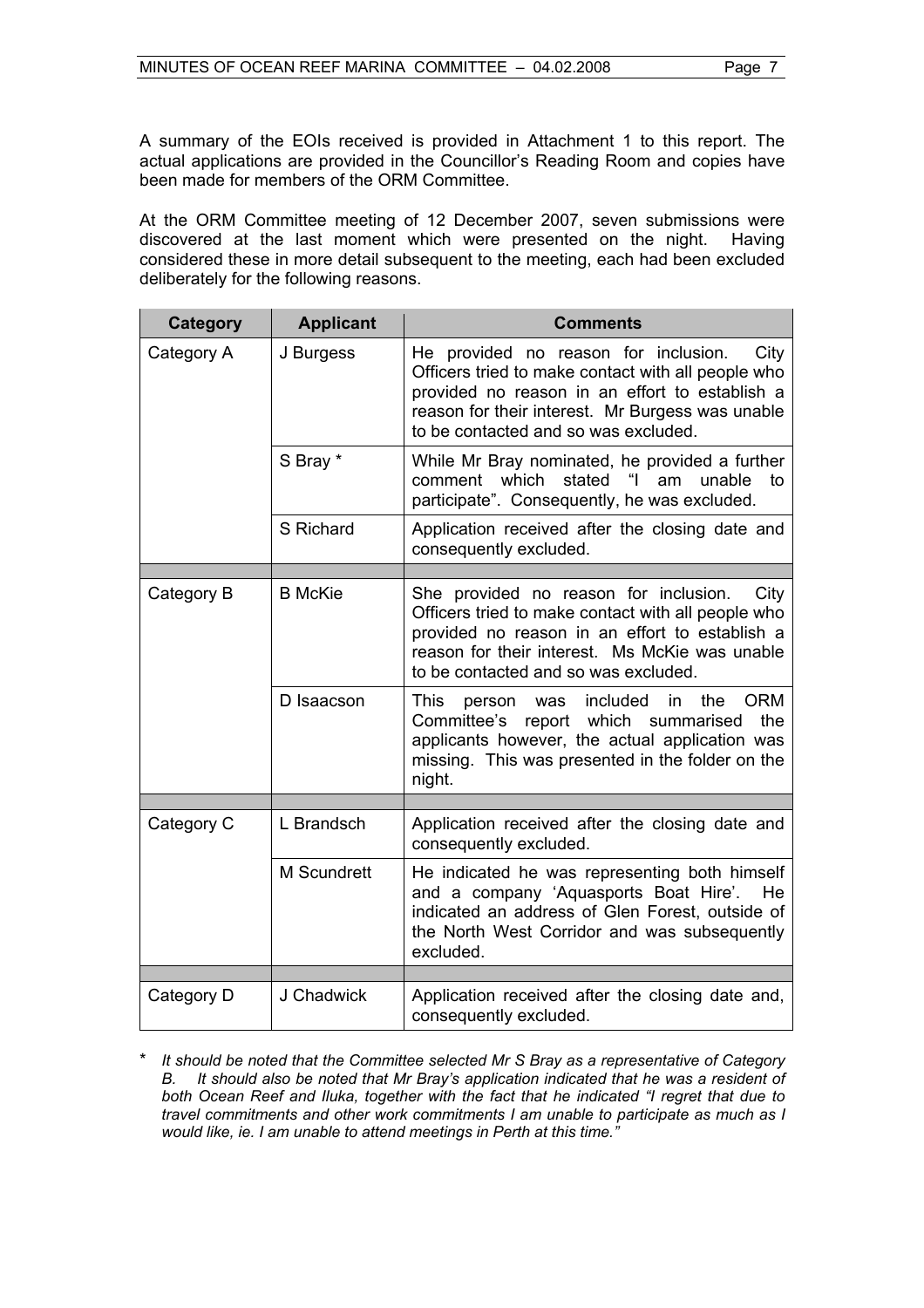An application was also received on 4 October 2007, six days after the closing date, from a Mr George Shaw. Mr Shaw indicated he sought membership under Category A as he is a resident of Ocean Reef.

### **Link to Strategic Plan:**

Key Focus Area: Organisational Development

Objective: To ensure the City responds to and communicates with the community

### **Regional Significance:**

Certain CRG members are likely to represent the broader region.

### **Sustainability Implications:**

Not Applicable.

### **Consultation:**

This report addresses the nominations submitted through the consultative process.

### **COMMENT**

In reconsidering the CRG's composition the Committee needs to make a number of decisions.

1 Should applicants be selected randomly or on merit?

As indicated in the background section to this report, no definitive position can be gauged from past decisions of Council on which approach to use. It is noted that at its 12 December 2007 meeting, the Committee chose the merit option.

2 Should the CRG's composition be expanded beyond 30?

Here it should be noted that Council previously made the decision (24 April 2007) that the group contain a maximum of 30 people. Any extension would require this decision to be amended.

3 Should five people be chosen from the broader North West corridor community?

The CPP recommended five people be drawn from the broader North West corridor although this position was never endorsed by Council.

4 Should more than five positions be allocated to community groups/agencies?

The CPP recommended that five people be drawn from this category although this was never endorsed by Council.

5 How should late applications, applications which provided no reason for membership and applications from outside of the North West corridor be dealt with?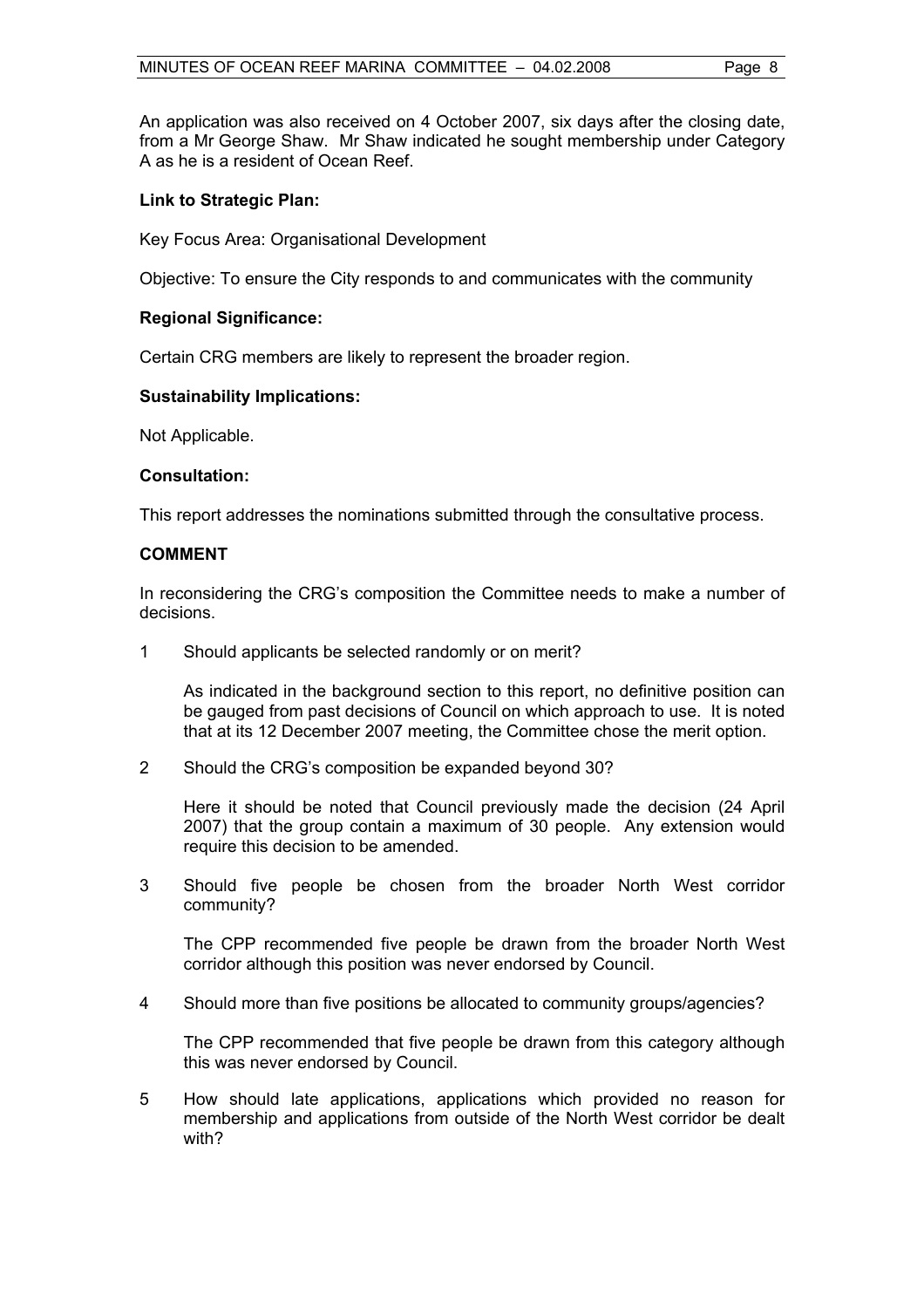Applicants in these categories were originally excluded because they were either submitted outside of the timeline, provided no rationale for involvement or were outside the participation area envisaged in the CPP.

6 How should the application from Mr S Bray be dealt with?

Mr Bray nominated under Category B but then stated "I regret that due to travel commitments and other work commitments I am unable to participate as much as I would like, i.e. I am unable to attend meetings in Perth at this time". Mr Bray was not included in the original list of applicants because of this statement. His application was identified in the last minute cross-check of applications and presented to the Committee on the night. The Committee selected Mr Bray as a Category B member.

### **ATTACHMENTS**

| Attachment 1 | Expressions of Interest submissions for the Community<br><b>Reference Group</b> |
|--------------|---------------------------------------------------------------------------------|
| Attachment 2 | Copy of letter from Ocean Reef Progress Association dated 10<br>January 2008    |
| Attachment 3 | Copy of Email to Clark Family dated 9 January 2008                              |

### **VOTING REQUIREMENTS**

Simple Majority

**OFFICER'S RECOMMENDATION:** That the Ocean Reef Marina Committee RECOMMENDS to Council which applicants should be appointed to the Community Reference Group.

Chief Executive Officer advised the attachments pertaining to Categories A, C and D had been omitted from the agenda and these are appended hereto – Attachment 1 refers.

*Cr Macdonald left the Room at 1821 hrs.* 

**MOVED Cr Jacob, SECONDED Cr Amphlett that the Ocean Reef Marina Committee DETERMINES that it will select members of the Community Reference Group based on each applicant's submission.** 

### **The Motion was Put and CARRIED UNANIMOUSLY (7/0)**

**In favour of the motion:** Mayor Pickard, Crs Amphlett, Corr, Fishwick, Hollywood, Jacob and Young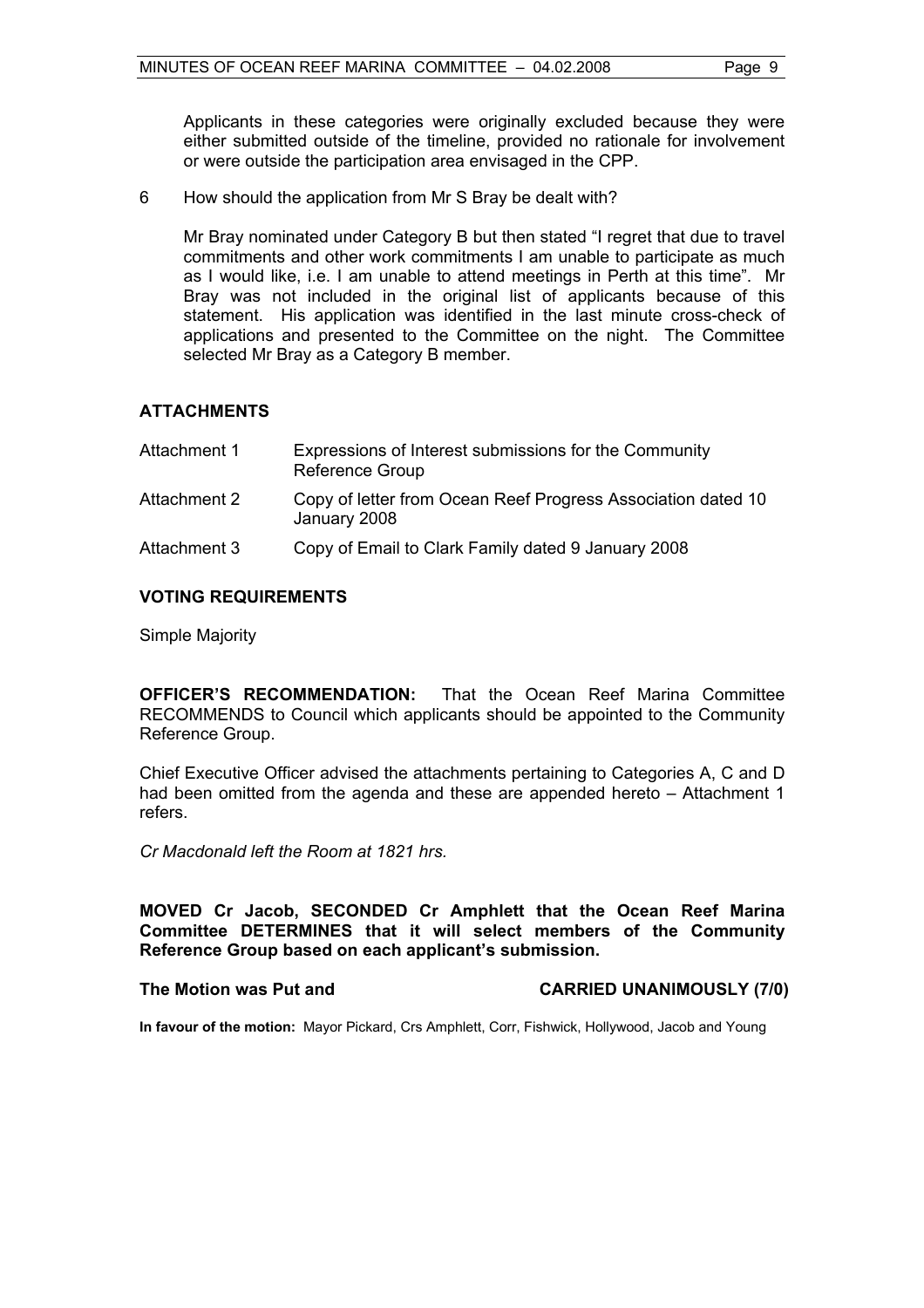**MOVED Cr Young, SECONDED Cr Amphlett that the Ocean Reef Marina Committee RECOMMENDS to Council that the following persons be appointed as members of the Community Reference Group, under the following categories:** 

**Category A**

- **Ms E Bamforth**
- **Ms N Campion**
- **Mr K Eastwood**
- **Mr G Foord**
- **Mr R Green**
- **Mr P Young**
- **Mr T Stuart**
- **Mr R Cameron**
- **Ms L Dailey**
- **Ms K Nichols**

### **Category B**

- **Mr A Cass**
- **Ms C Lyttleton**
- **Mr C Wanless**
- **Mr J Holenstein**
- **Mr S Bray**
- **Mr C Wright**
- **Mr M Hay**
- **Mr N Caldwell**
- **Mr O Kay**
- **Mr D Jolly**

Discussion ensued.

### **The Motion was Put and CARRIED UNANIMOUSLY (7/0)**

**In favour of the motion:** Mayor Pickard, Crs Amphlett, Corr, Fishwick, Hollywood, Jacob and Young

**MOVED Cr Jacob, SECONDED Cr Young that the Ocean Reef Marina Committee RECOMMENDS to Council that the following industry group representatives be appointed as Category C members of the Community Reference Group:** 

- **Mr R Lindsay (Ocean Reef Surf Sports Club)** 
	-
- **Mr A Slomp (Sunset Coast Tourism Association)**
- **Mr K Blackie (Whitfords Volunteer Sea Rescue Group)**
- **Mr P Brooker (Ocean Reef Progress Association)**
- Mr J Weston (Recfishwest)

Discussion ensued.

### **The Motion was Put and CARRIED UNANIMOUSLY (7/0)**

**In favour of the motion:** Mayor Pickard, Crs Amphlett, Corr, Fishwick, Hollywood, Jacob and Young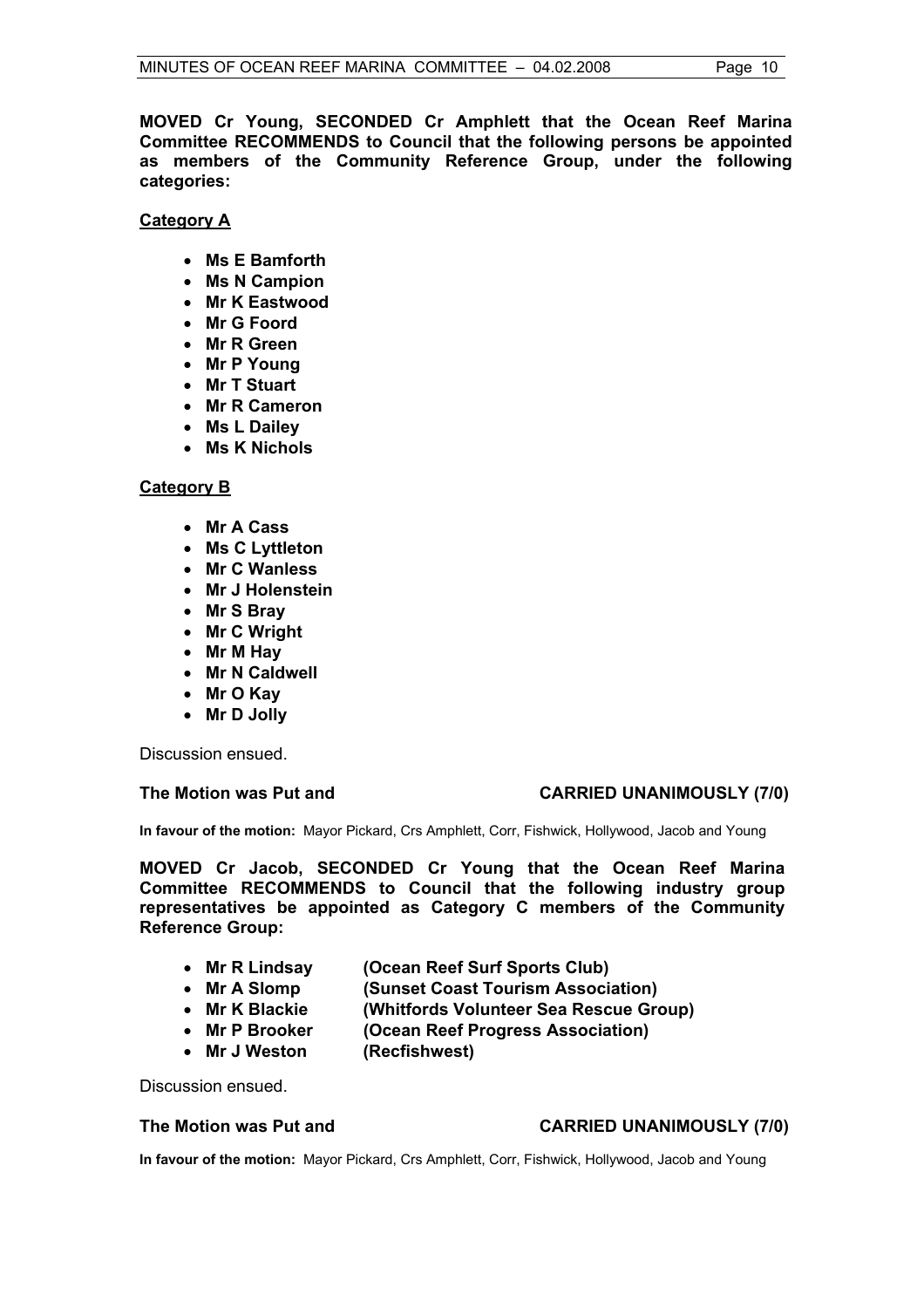**MOVED Cr Fishwick, SECONDED Cr Young that the Ocean Reef Marina Committee RECOMMENDS to Council that the following persons be appointed as Category D members of the Community Reference Group:** 

- **Mr R Repke**
- **Mr B Buzzard**
- **Mr R Tilbrook**
- **Ms D Ironmonger**
- **Ms M Noble**

Discussion ensued.

### **The Motion was Put and CARRIED UNANIMOUSLY (7/0)**

**In favour of the motion:** Mayor Pickard, Crs Amphlett, Corr, Fishwick, Hollywood, Jacob and Young

**MOVED Cr Amphlett, SECONDED Cr Hollywood that following analysis of the submissions, it was the view of the Committee that the community consultation process would be enhanced by increasing Category C by four (4) persons; the following individuals and their associated groups being endorsed:** 

- **Ms A Angel (Ocean Reef Sea Sports Club)**
- **Mr M Carruthers (Whitfords Volunteer Sea Rescue Group)**
- **Mr M Norman (Joondalup Community Coast Care Forum)**
- **Mr B Barnett (Boating WA)**

Discussion ensued.

### **The Motion was Put and CARRIED UNANIMOUSLY (7/0)**

**In favour of the motion:** Mayor Pickard, Crs Amphlett, Corr, Fishwick, Hollywood, Jacob and Young

**MOVED Mayor Pickard, SECONDED Cr Young that the Ocean Reef Marina Committee RECOMMENDS that Council SEEKS confirmation from those groups in Category C that the persons selected are representative of those entities.** 

### **The Motion was Put and CARRIED UNANIMOUSLY (7/0)**

**In favour of the motion:** Mayor Pickard, Crs Amphlett, Corr, Fishwick, Hollywood, Jacob and Young

**MOVED Cr Jacob, SECONDED Cr Young that the Ocean Reef Marina Committee RECOMMENDS to Council that the Mayor be appointed as Chairperson on the Community Reference Group and that all Elected Members be entitled to attend meetings of the Community Reference Group as observers.** 

### **The Motion was Put and CARRIED UNANIMOUSLY (7/0)**

**In favour of the motion:** Mayor Pickard, Crs Amphlett, Corr, Fishwick, Hollywood, Jacob and Young

*Attachment 1 refers*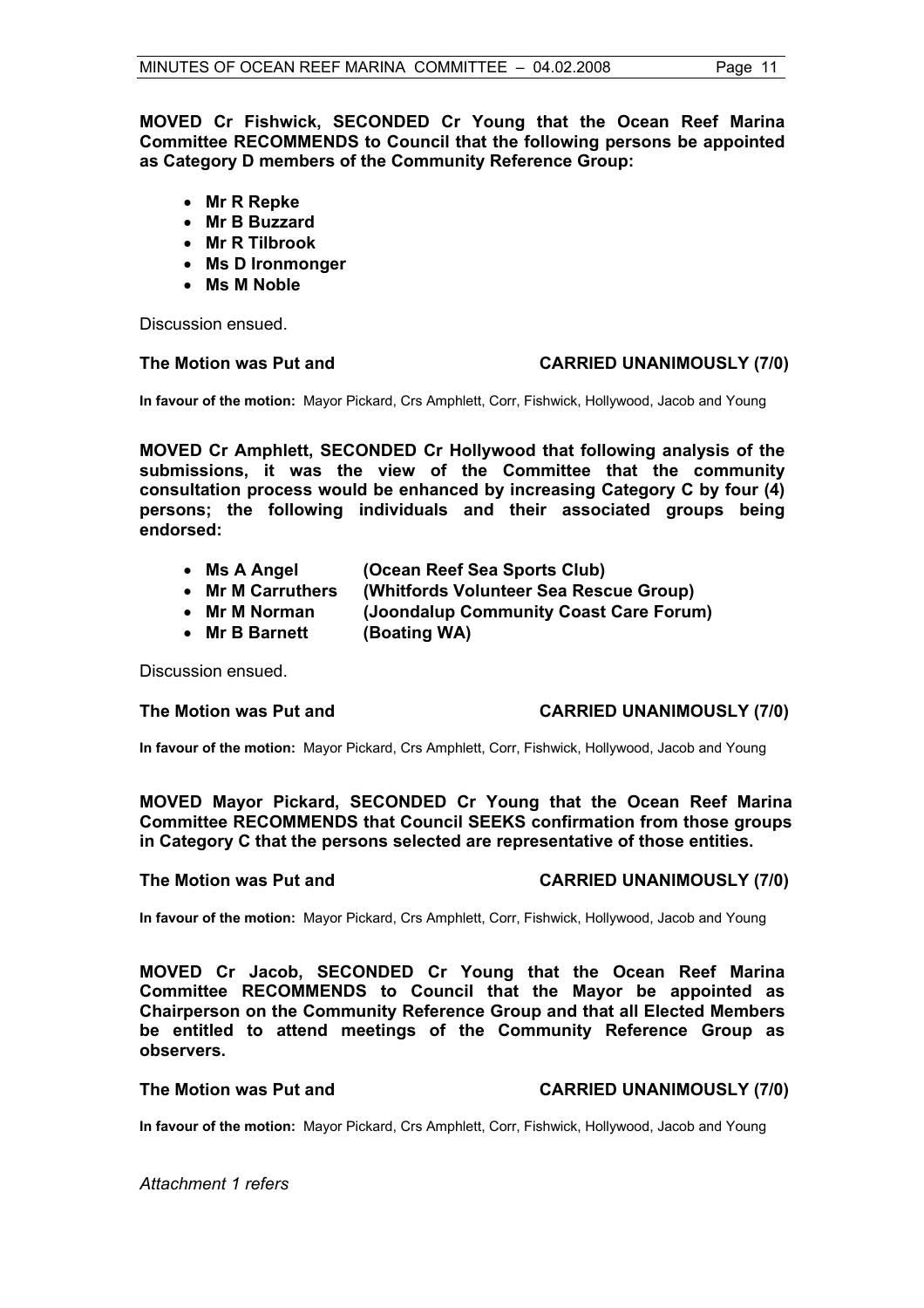## **ITEM 2 OCEAN REEF MARINA STEERING COMMITTEE - [04171] [07303]**

**WARD:** North Central

**RESPONSIBLE** Mr Garry Hunt **DIRECTOR:** Office of CEO

### **PURPOSE / EXECUTIVE SUMMARY**

To provide the Committee with the meetings notes of the Ocean Reef Marina Steering Committee.

### **BACKGROUND**

At the meeting of 24 April 2007, Council agreed to the establishment of a Steering Committee, comprising the Chief Executive Officer, representatives of the Western Australian Planning Commission, Department of Planning and Infrastructure, LandCorp and the Water Corporation, to oversee the day-to-day activities of the Project Group.

The Project Group was established to manage the project, and consists of City officers, State Government Departmental representatives and relevant consultants. The Coffey Group (formerly Clifton Coney Group) has been appointed as the external Project Manager for this project, in accordance with their contract with the City.

The reporting structure of the project is:

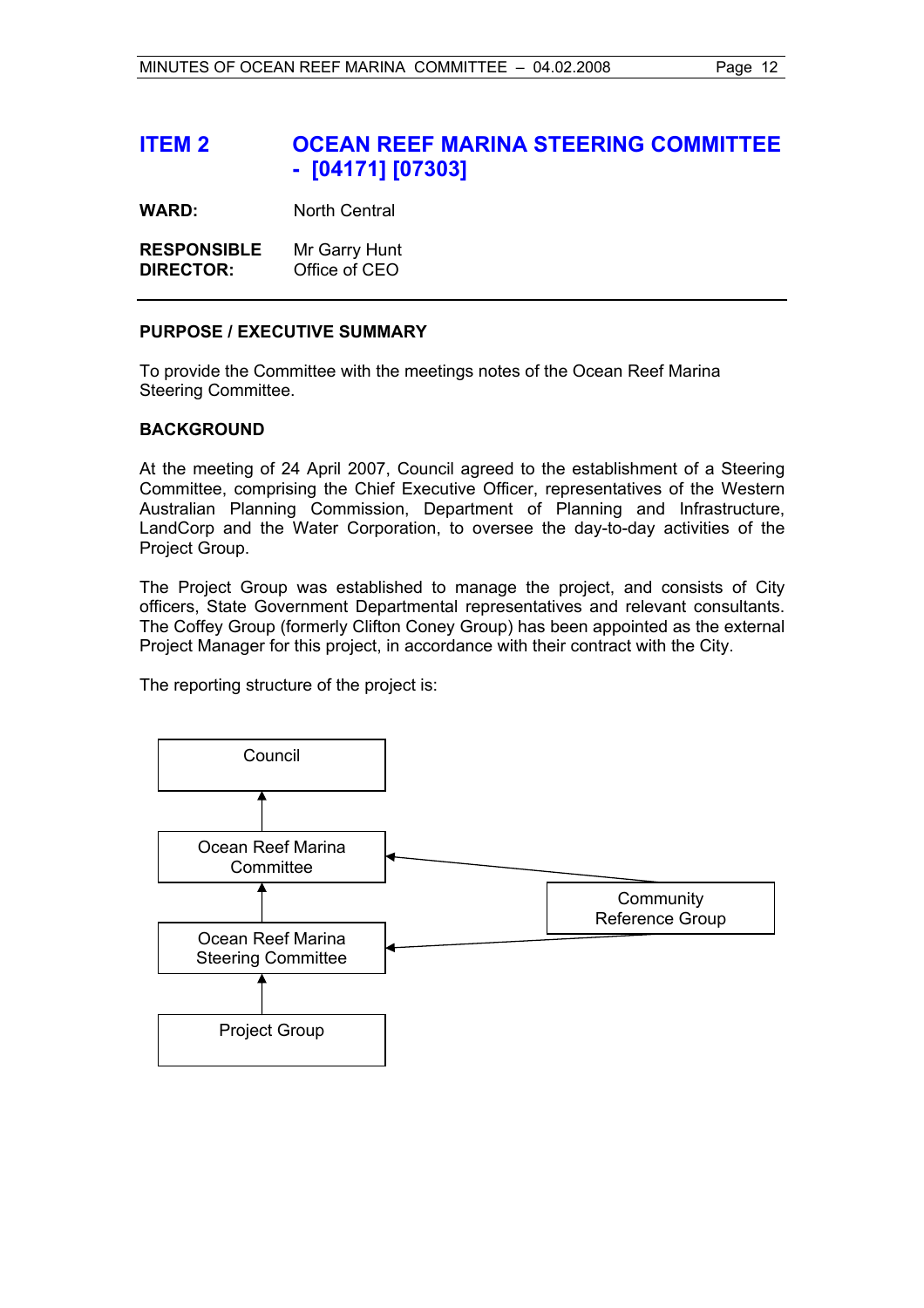On 17 December 2007 background documentation was circulated to Elected Members, particularly in relation to past decisions of the Ocean Reef Marina Committee and the Council, as well as clarification of the Terms of Reference of the Committee, the public participation process and recent past decisions of the Council in relation to the project.

### **DETAILS**

The Ocean Reef Marina Steering Committee has met on four occasions, with the last meeting held at the Marina site to allow attendees to see the layout and contours of the site.

### **ATTACHMENTS**

| Attachment 1 | Notes of meeting held on 9 August 2007     |
|--------------|--------------------------------------------|
| Attachment 2 | Notes of meeting held on 20 September 2007 |
| Attachment 3 | Notes of meeting held on 25 October 2007   |
| Attachment 4 | Notes of meeting held on 22 November 2007  |

### **VOTING REQUIREMENTS**

Simple Majority

Chief Executive Officer advised that a more detailed report would be presented to the next Committee meeting with respect to the consultants and the way in which this matter is to be progressed.

**MOVED Cr Fishwick, SECONDED Cr Hollywood that the Ocean Reef Marina Committee NOTES the meeting notes of the Ocean Reef Marina Steering Committee held on:** 

- **9 August 2007, forming Attachment 1 to this Report;**
- **20 September 2007, forming Attachment 2 to this Report;**
- **25 October 2007, forming Attachment 3 to this Report;**
- **22 November 2007, forming Attachment 4 to this Report.**

**The Motion was Put and CARRIED UNANIMOUSLY (7/0)** 

**In favour of the motion:** Mayor Pickard, Crs Amphlett, Corr, Fishwick, Hollywood, Jacob and Young

### **MOTIONS OF WHICH PREVIOUS NOTICE HAS BEEN GIVEN**

Nil.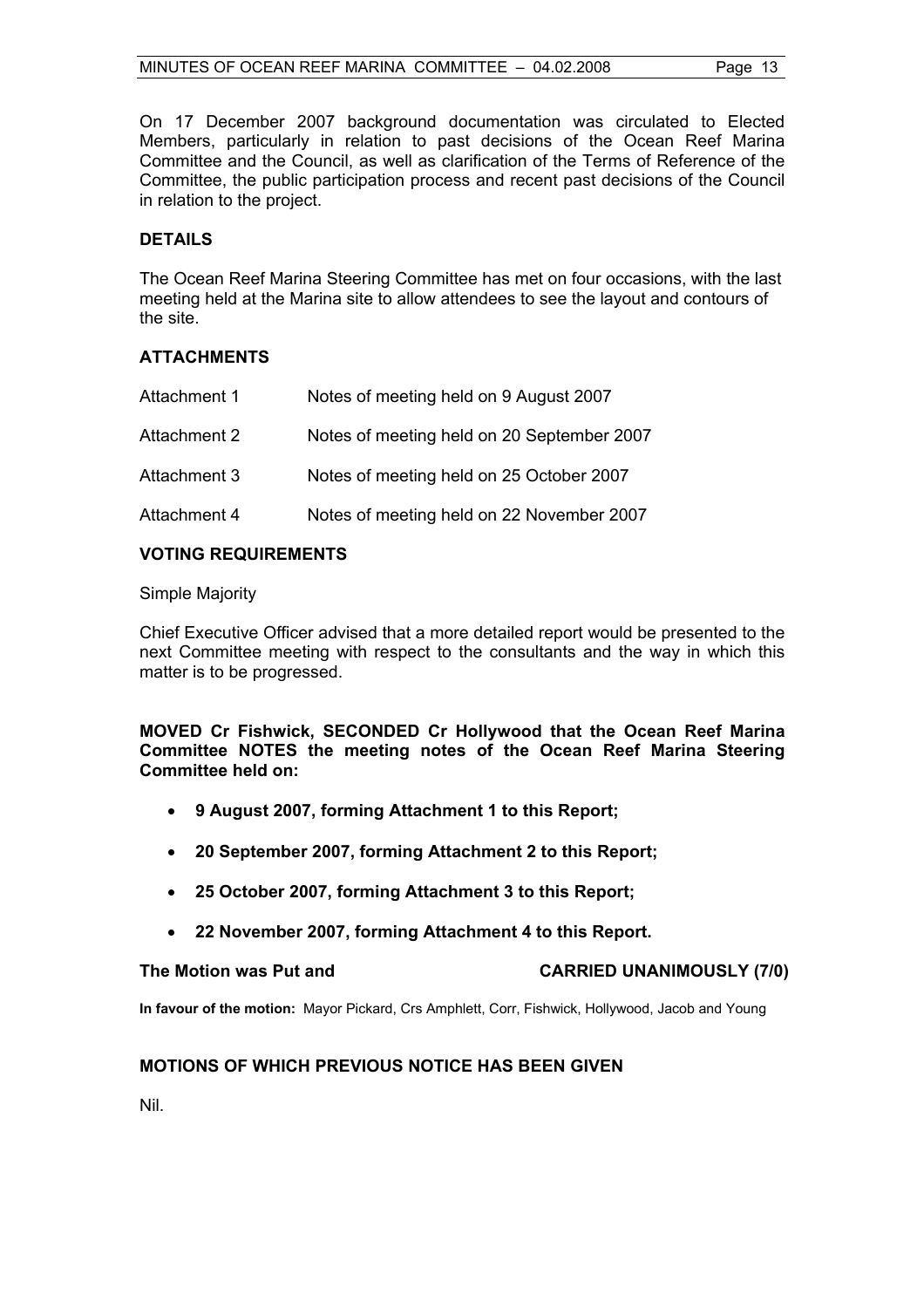| <b>Surname</b>  | <b>First</b><br>Name | Age       | <b>Reasoning for Selection</b>                                                                                                                                                                                                                                                                                                                                                                                                                                                                                                                                                                                                                                                                                                                                                                                                           |
|-----------------|----------------------|-----------|------------------------------------------------------------------------------------------------------------------------------------------------------------------------------------------------------------------------------------------------------------------------------------------------------------------------------------------------------------------------------------------------------------------------------------------------------------------------------------------------------------------------------------------------------------------------------------------------------------------------------------------------------------------------------------------------------------------------------------------------------------------------------------------------------------------------------------------|
| Axford          | Jane                 |           | I have lived in Ocean Reef for over 11 years and wish to continue enjoying life in this suburb                                                                                                                                                                                                                                                                                                                                                                                                                                                                                                                                                                                                                                                                                                                                           |
| <b>Bailey</b>   | Timothy              | $42 - 47$ | I am a school teacher and a parent. I have strong views on the design proposal that caters for families and the environment.                                                                                                                                                                                                                                                                                                                                                                                                                                                                                                                                                                                                                                                                                                             |
| <b>Bamforth</b> | Emma                 | $30 - 35$ | very interested in serving on the comunity reference group and believe I could be a valuable contributor to the structure planning<br>processinvolved in the environmental and planning industry for over 12 years both as a consultant and state government employee. organised<br>and been a facilitator at a number of community consultation programs and have presented at and consulted with many key stakeholder groups for<br>a range of infrastructure projects in Perth.  also been a serving member on the community reference group for the Yellagonga Regional Park<br>management plan. As a local resident I have a keen interest in the marina development and with my planning and environmental background I<br>believe I could be a valuable member on the marina development community reference group.               |
| Beasley         | Michael              | $60 - 65$ | would be keen to serve on this committee as a local residentAll my business life I have been in commercial real estate. Own business. Also a<br>property developer. Major client in the UK was a joint owner of the Brighton Marina and was involved in extension of facilities. Aware of the balance<br>to be achieved in terms of commerciality, local needs and broader pitcure and environmental concerned.                                                                                                                                                                                                                                                                                                                                                                                                                          |
| <b>Bruce</b>    | Gordon               | $42 - 47$ | own 2 properties in Ocean Reef, one of which is my primary residence and another one in Mullaloo, therefore I have a vested intertest in seeing<br>Ocean Reef and the surrounding area prosper. I may not have been involved in any council activity before as am a manager in an oil company, but<br>I'm sure I could contribute something.                                                                                                                                                                                                                                                                                                                                                                                                                                                                                             |
| Calder          | Nicholas             | $30 - 35$ | Ratepayer since 1999. Development of the marina site should be eco-friendly. Would be a shame if we took all the natural rolling dunes and any<br>wildlife away in the process of development, which should be based on sustainable principles. I am a chartered accountant and a registered<br>company auditor and will bring a realistic financial perspective to this development.                                                                                                                                                                                                                                                                                                                                                                                                                                                    |
| Cameron         | Roger                | $72 - 77$ | I have an open mind with a business development background - have been in retail and leisure.                                                                                                                                                                                                                                                                                                                                                                                                                                                                                                                                                                                                                                                                                                                                            |
| Campion         | Natalie              | $36 - 41$ | As a wife, mother and marketing professional and Ocean Reef resident I have much to offer a committee. I currently consult as a Stakeholder<br>Manager advising companies how to analyse, plan and manage their corporate and project stakeholders. I have a degree in Media and Public<br>Relations and a vested interest in seeing this project move forward for my family and community. My children attent Ocean Reef Primary and my<br>husband is a Director of Carmichael Capital Markets. I have the resources to volunteer my time and adequately fulfill the obligations of this<br>committee. I would be especially useful in addressing the community liason aspects of the committee through scheduling and Gannt Chart<br>organisation. Please ask me on the committee as I would very much like to contribute where asked. |
| Carlson         | Simon                | $42 - 47$ | I would like to be involved in the marina's future                                                                                                                                                                                                                                                                                                                                                                                                                                                                                                                                                                                                                                                                                                                                                                                       |
| Chadwick        | Gareth               | $36 - 41$ | have worked in land development for a number of years. Within Western Power as Team Leader Land Developement, SKM as Distribution Design<br>Team Leader and currently Design Manager at Alliance Power and Data. I currently work closely with Western Power, Horizon Power, also the Land<br>Development and Mining Industries. I have previously worked closely with civil engineers and have overseen stages of the Electrical design of both<br>Mindarie and Port Catherine (Coogee) Marinas. I have good understanding of the processes involved and would be happy to share my knowledge<br>and contacts with the City of Joondalup.                                                                                                                                                                                               |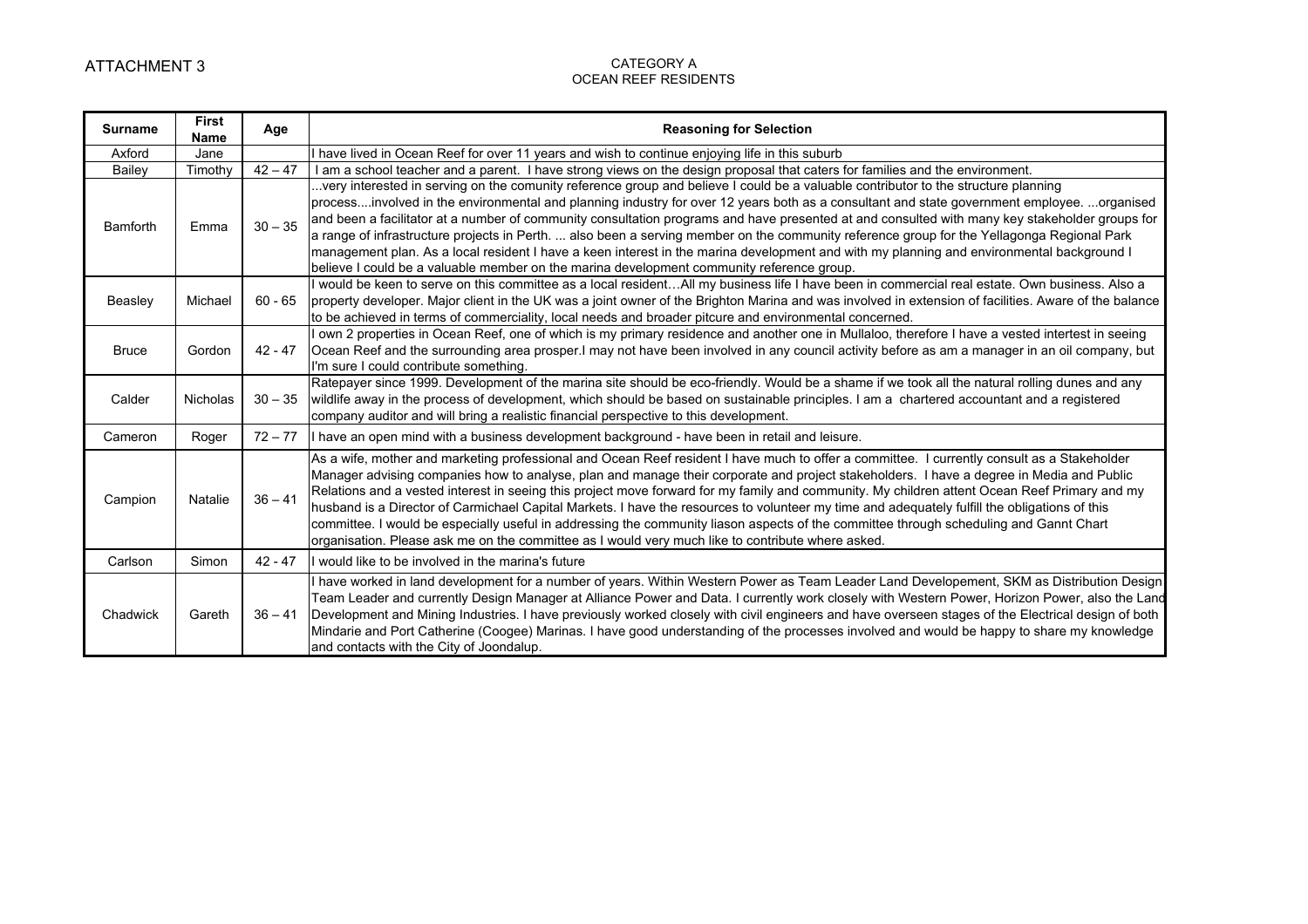| Coney       | Alan    | $54 - 59$ | I have lived in the northern beachside suburbs for over 20 years and seen the development of both Hillarys boat harbour and Mindarie marinaI<br>have an understanding of what will attract people/families to a marina development  essential for  a successful developmentinto the future.                                                                                                                                                                                                                                                                                                                                                                                                                                                                                                                                                                                                                                                                                                                                                                                                                                                                                 |
|-------------|---------|-----------|-----------------------------------------------------------------------------------------------------------------------------------------------------------------------------------------------------------------------------------------------------------------------------------------------------------------------------------------------------------------------------------------------------------------------------------------------------------------------------------------------------------------------------------------------------------------------------------------------------------------------------------------------------------------------------------------------------------------------------------------------------------------------------------------------------------------------------------------------------------------------------------------------------------------------------------------------------------------------------------------------------------------------------------------------------------------------------------------------------------------------------------------------------------------------------|
| Corria      | Carlos  | $66 - 71$ | If I am needed I have the timeas retired. Engineer with business experience. Worked as a director for private and public companies including<br>my own I have travelled extensively having been around the world many times.                                                                                                                                                                                                                                                                                                                                                                                                                                                                                                                                                                                                                                                                                                                                                                                                                                                                                                                                                |
| Crane       | Robyn   | $60 - 65$ | Extensive experience in land planning and development of community infrastructure (recreation centres, child care centres, cultural facilities,<br>sporting venues). Shire president for 5 years and led the Shire of Roebourne during one of its greatest periods of expansion. CEO of the Pilbara<br>Development Commission. Responsibility for a number of major budgets including the Karijini Visitor Centre and the Onslow Sea Wall. Direct<br>responsibility for design acceptance and financial control. Understanding of financial implications of projects prior to construction and scheduled<br>maintenance.                                                                                                                                                                                                                                                                                                                                                                                                                                                                                                                                                    |
| Crouch      | Ray     | $54 - 59$ | My family and myself have lived in Ocean Reef for the last 19 years. Using the Marina and facilities we would love to see them upgraded so that<br>everyone could enjoy them.                                                                                                                                                                                                                                                                                                                                                                                                                                                                                                                                                                                                                                                                                                                                                                                                                                                                                                                                                                                               |
| Culloton    | Marise  | $42 - 47$ | I live within 500 meters                                                                                                                                                                                                                                                                                                                                                                                                                                                                                                                                                                                                                                                                                                                                                                                                                                                                                                                                                                                                                                                                                                                                                    |
| Cunningham  | Sean    | $36 - 41$ | As a keen surfer and diver (I shore dive both North and South of existing Marina) I hope to be able to help reduce marine eco damage and help<br>develop facilities for surfers and divers.                                                                                                                                                                                                                                                                                                                                                                                                                                                                                                                                                                                                                                                                                                                                                                                                                                                                                                                                                                                 |
| Dailey      | Lynne   | $24 - 29$ | I have an interest in community life and this is a major development project for my suburb. I would like to act as a representative from my age<br>demographic. I also see this as an opportunity to be part of the development of a new marina, one that should reflect the area and its residents.                                                                                                                                                                                                                                                                                                                                                                                                                                                                                                                                                                                                                                                                                                                                                                                                                                                                        |
| Dallas      | Roger   | $54 - 59$ | I have lived in this coastal area for many years, and fought to get the Ocean Reef Rd extended together with the Marina extension, when I formed<br>part of the Ocean Reef Action Group. I formed part of the Community Reference Group at that paticular point in time, and never missed a single<br>meeting. I have worked for the government for over 30 years in the building trade and know how the system works. I am keen to see this project get<br>a move on after 30 years of waiting, and would be proud to say I might have contributed something positive, or have been some small help along<br>the way.                                                                                                                                                                                                                                                                                                                                                                                                                                                                                                                                                      |
| Donkersloat | G       | $66 - 71$ | Always been interested in improving this beautiful area and community to the benefits of our [indecipherable] and also the forgotton seniors. More<br>should be done so they can come together and enjoy this beautiful area with friends.                                                                                                                                                                                                                                                                                                                                                                                                                                                                                                                                                                                                                                                                                                                                                                                                                                                                                                                                  |
| Donnelly    | Karen   | $48 - 53$ | I moved to Ocean Reef (and Australia) 5 years ago, excited by the prospect of the development of the marina, I have young adult children, am close<br>to people with small children, have elderly relatives who visit long term. I feel I have a wide range of interests I can represent.                                                                                                                                                                                                                                                                                                                                                                                                                                                                                                                                                                                                                                                                                                                                                                                                                                                                                   |
| Eastwood    | Ken     | $66 - 71$ | participate in water sport activities within the Ocean Reef area of the City. I am now a retired Public Servant having served with State Government<br>for 20 years, having served with Ministry of Sport and Recreation and being seconded as Senior Recreation Officer to the City of Swan, City of<br>Stirling and the City of Perth. I hold a degree in Social Science (Recreation). My community work within the state allowed me to receive the British<br>Empire Medal. I have been prominent in the Community Planning of a number of recreational centres and facilities within the above local<br>authorities. Within my past employment I was Vice President to the Public Service Union then the C.S.A. now the C.P.S.U. I have a wealth of<br>knowledge of working within local Community Structures and on numerous Local Government Committees. I would be grateful for the opportunity to<br>serve the City in the development of this future facility. I am fully aware that the completion of this facility may be many years away, but it is most<br>pleasing to see that the City has the foresight to seek community participation at the early stage. |
| Ellerby     | Annette | $30 - 35$ | As a resident of Ocean Reef, I am able to have contact with a large number of other residents who will be directly affected by this development. I<br>can therefore assist with gatHering or representing views. I am also an employee of the City of Joondalup and feel that I am well placed to<br>understand and articulate the plans and proposals of the City.                                                                                                                                                                                                                                                                                                                                                                                                                                                                                                                                                                                                                                                                                                                                                                                                         |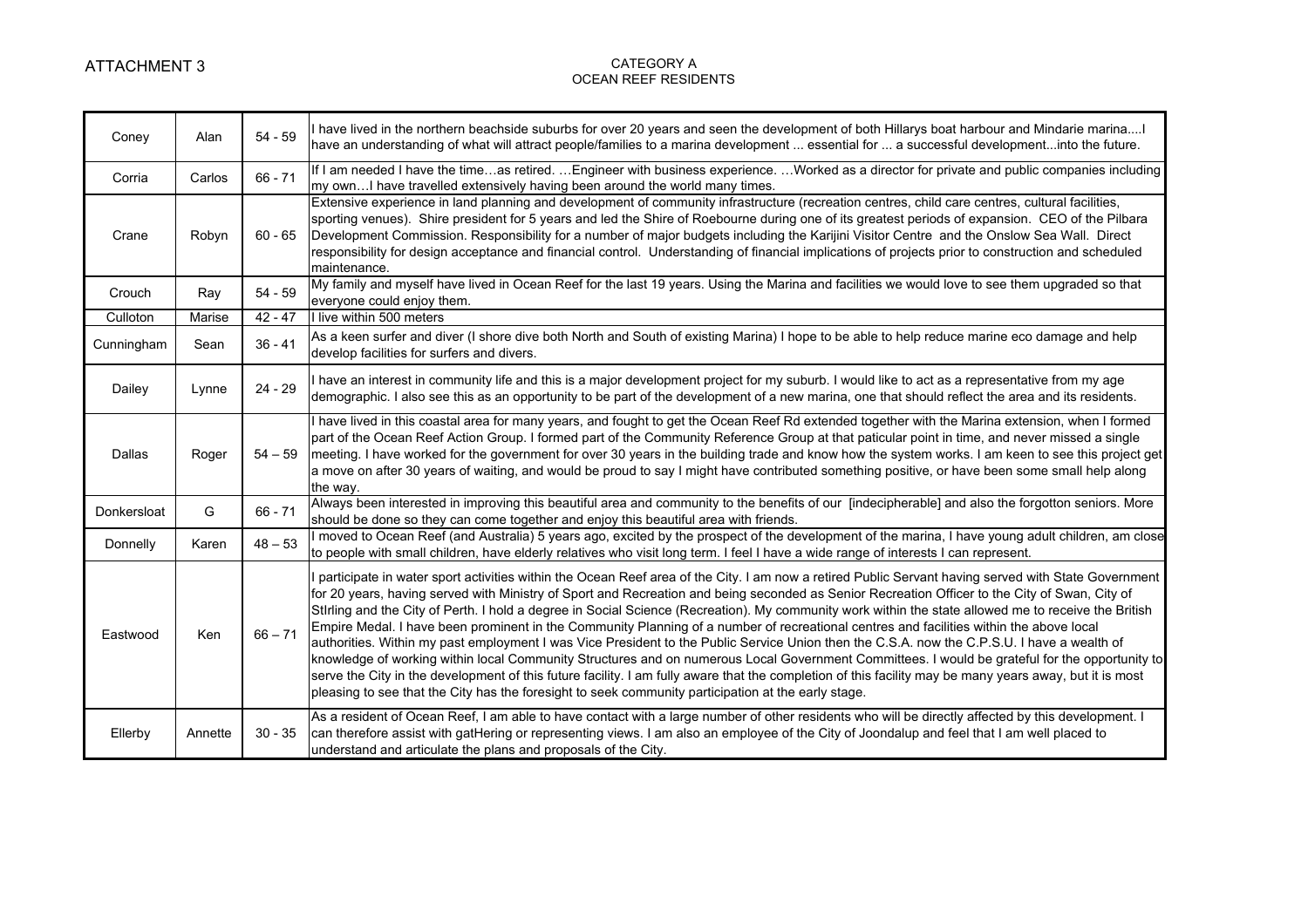| Farquhar  | George         | $72 - 77$ | 25 years building industry; 10 years local council recreation leisure; 20 years sail deck training officer.                                                                                                                                                                                                                                                                                                                                                                                                                                                                                                                                                                                                                                                                                                                                                     |
|-----------|----------------|-----------|-----------------------------------------------------------------------------------------------------------------------------------------------------------------------------------------------------------------------------------------------------------------------------------------------------------------------------------------------------------------------------------------------------------------------------------------------------------------------------------------------------------------------------------------------------------------------------------------------------------------------------------------------------------------------------------------------------------------------------------------------------------------------------------------------------------------------------------------------------------------|
| Fasolo    | Kerry          | $54 - 59$ | I do not represent any groups, but as a long time resident have been eagerly awaiting the fruition of this project. As it is still going to be some time it<br>seems a pity that some temporary (but still tasteful) café has not been developed for the people who walk through the area already. Although I do<br>not represent I would be prepared to canvass local school P&C groups for their opinions and to keep them informed of the progress of the<br>community reference group.                                                                                                                                                                                                                                                                                                                                                                      |
| Fleming   | Rhonda         | $48 - 53$ | Believer of people "getting a voice" and being heard. Walked streets locally encouraging people to complete forms and not complain about<br>Council's decision after the event.                                                                                                                                                                                                                                                                                                                                                                                                                                                                                                                                                                                                                                                                                 |
| Foord     | Gavin          | $42 - 47$ | Being involved in design, development and management of a hotel marina in Malaysia, combined with the fact I have the availability of off-shore<br>investment as well as hold over 30 years experieince, I would welcome the opportunity to participate in this important community project.                                                                                                                                                                                                                                                                                                                                                                                                                                                                                                                                                                    |
| Gillespie | Robert         | $48 - 53$ | As an owner of a penned boat and my house overlooks the Ocean Reef Marina, I would love to get the Marina going as soon as possible. As an<br>employee of the City of Wanneroo I worked on the carparks and dived on the launch ramps. I would like nothing better than to see the job I started<br>so long ago finished.                                                                                                                                                                                                                                                                                                                                                                                                                                                                                                                                       |
| Green     | Rob            | $42 - 47$ | I have extensive commercial marketing experience and have been involved in tourist attractions and developments overseas. I am a Manager for<br>Joondalup Brothers Rugby Club based at Beaumaris Sports Association. Ocean Reef resident. Can commit to time for CRG. Young family<br>understand type of facilities and attractions. Travelled extensively - experienced diversity of attractions. Served OR Primary School P&C.Successful<br>fundraising. No commercial vested interest. Support careful consideration of a sustainable local facility. Member of OR Sea Sports Club. Can<br>communicate with and disseminate information to local residents, Rugby Club, OR Primary, Sea Sports Club and local businesses.                                                                                                                                    |
| Greene    | Kenneth        | $54 - 59$ | As a 20 year resident (12 in Beldon & 8 in Ocean Reef) I and my family have developed a strong loyalty and affection for the area and I am very<br>keen to ensure we get a develpoment that meets the needs of the community, the enviroment and business. My wife and I live and work locally. I<br>have good people skills and can work well within a team environment with proven planning skills gained as a professional manager in a corporate<br>environment. I took part in the Ocean Reef Rd extension workshops which I found to be a very rewarding experience and I'm very keen to be a part<br>of this important and exciting development in our city.                                                                                                                                                                                             |
| Harrison  | $\overline{G}$ | $54 - 59$ | Resident - special interest in that the marina development is of highest standard benefitting all local communities                                                                                                                                                                                                                                                                                                                                                                                                                                                                                                                                                                                                                                                                                                                                             |
| Higgo     | Garth          | $48 - 53$ | I have a strong interest in seeing the Marina enhance the profile of the residents of the north western suburbs. - I am a senior executive in Business<br>Development in the mining industry in WA and believe I can bring another perspective to the committee. I am a qualified diving instructor and have<br>a strong connection with the ocean and its environs.                                                                                                                                                                                                                                                                                                                                                                                                                                                                                            |
| Hughes    | Nathan         | $24 - 29$ | Living in Beaumaris with a young family, I want to have an involvement in terms of how my community is shaped. I have grown up in the Ocean<br>Reef area, having gone to the local schools an am now employed in a professional capacity with a bank in the area. I am interested not only in a<br>personal perspective, but also in a professional capacity in terms of what changes are being made in my local community. I believe that I would be<br>suitable to represent my general demographic.                                                                                                                                                                                                                                                                                                                                                          |
| Hunter    | Tom            | $48 - 53$ | lived in Ocean Reef for 13 years and plan to remain here for the rest of my life, so I have a keen interest in seeing this suburb developing in a<br>positive manner.                                                                                                                                                                                                                                                                                                                                                                                                                                                                                                                                                                                                                                                                                           |
| Janisch   | Werner         | $36 - 41$ | I have lived in Ocean Reef for several years and plan to stay in this suburb for the foreseeable future. I have a baby boy, who is being taken care of<br>by his mother and father. I would like to create a healthy living environment for a young family to grow up in. The Ocean Reef marina will form an<br>integral part of our immediate surroundings and will be used extensively. We as a family use the Ocean Reef foreshore and its beaches extensively<br>and responsibly. I would like to help build an environment in which business can grow, families and friends can enjoy the beautiful scenery Ocean<br>Reef has to offer and fans of the water can go out there and use the Ocean Reef Marina as a starting point to their adventures in the big blue. I am<br>enthusiastic about this topic and want to make a difference in the community. |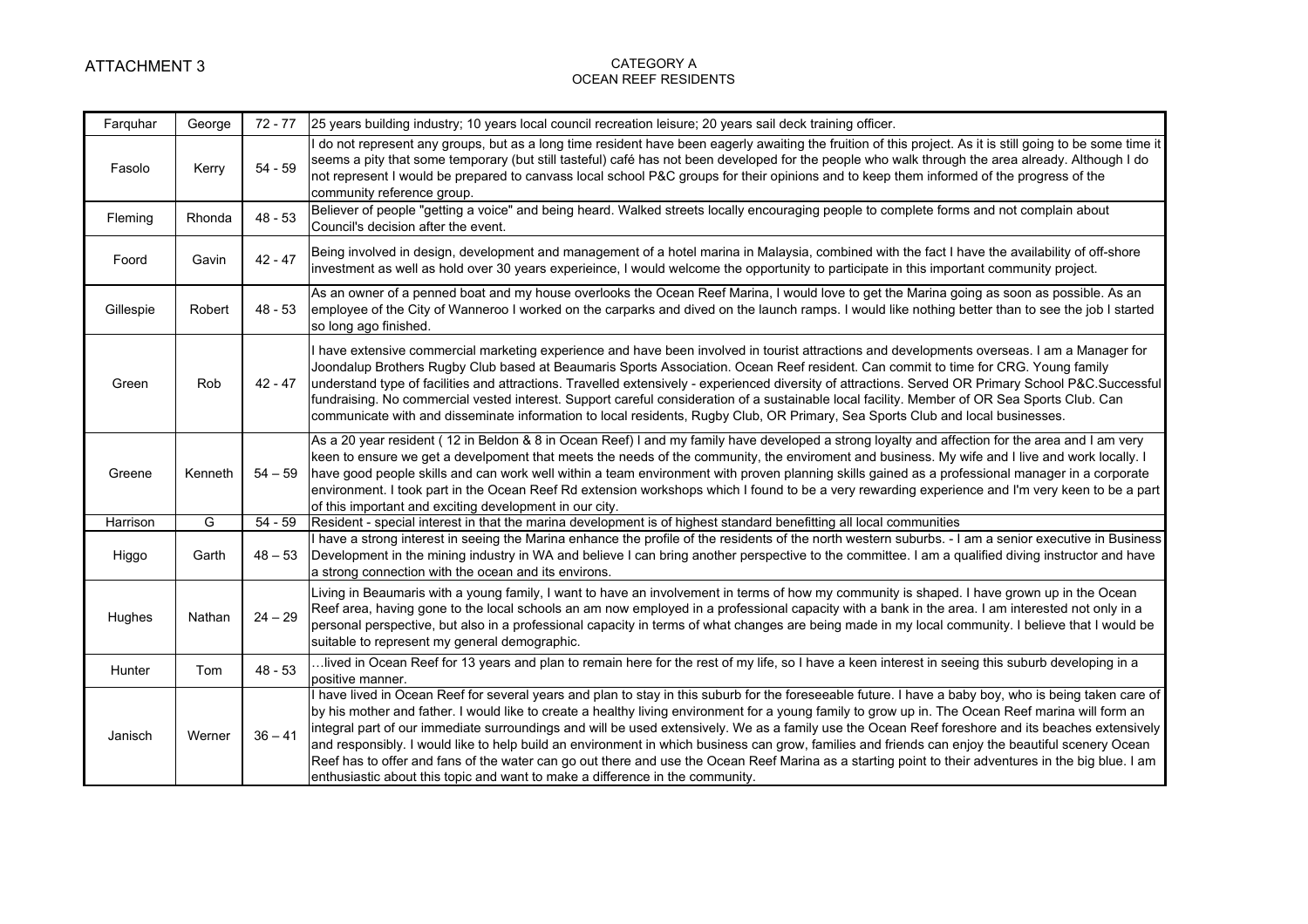|       | Nigel | . .<br>"<br>43<br>л. | have<br>Primary .<br>. addreec<br>Georgina & Danny<br>Sharon<br>children<br>∵(whc<br>lived<br>seaumaris<br>` with .<br>this.<br>mv<br>∶and<br>וחחח<br>vea<br>wile |
|-------|-------|----------------------|-------------------------------------------------------------------------------------------------------------------------------------------------------------------|
| Jones |       |                      | $\sim$<br>ำ^mmittee.<br>I would love to contric<br>r and have worked at (<br>Ocean<br><b>SHS</b><br>Iteacr<br>wite &<br><sup>س</sup> ™ ™ ا∪.<br>. Ref             |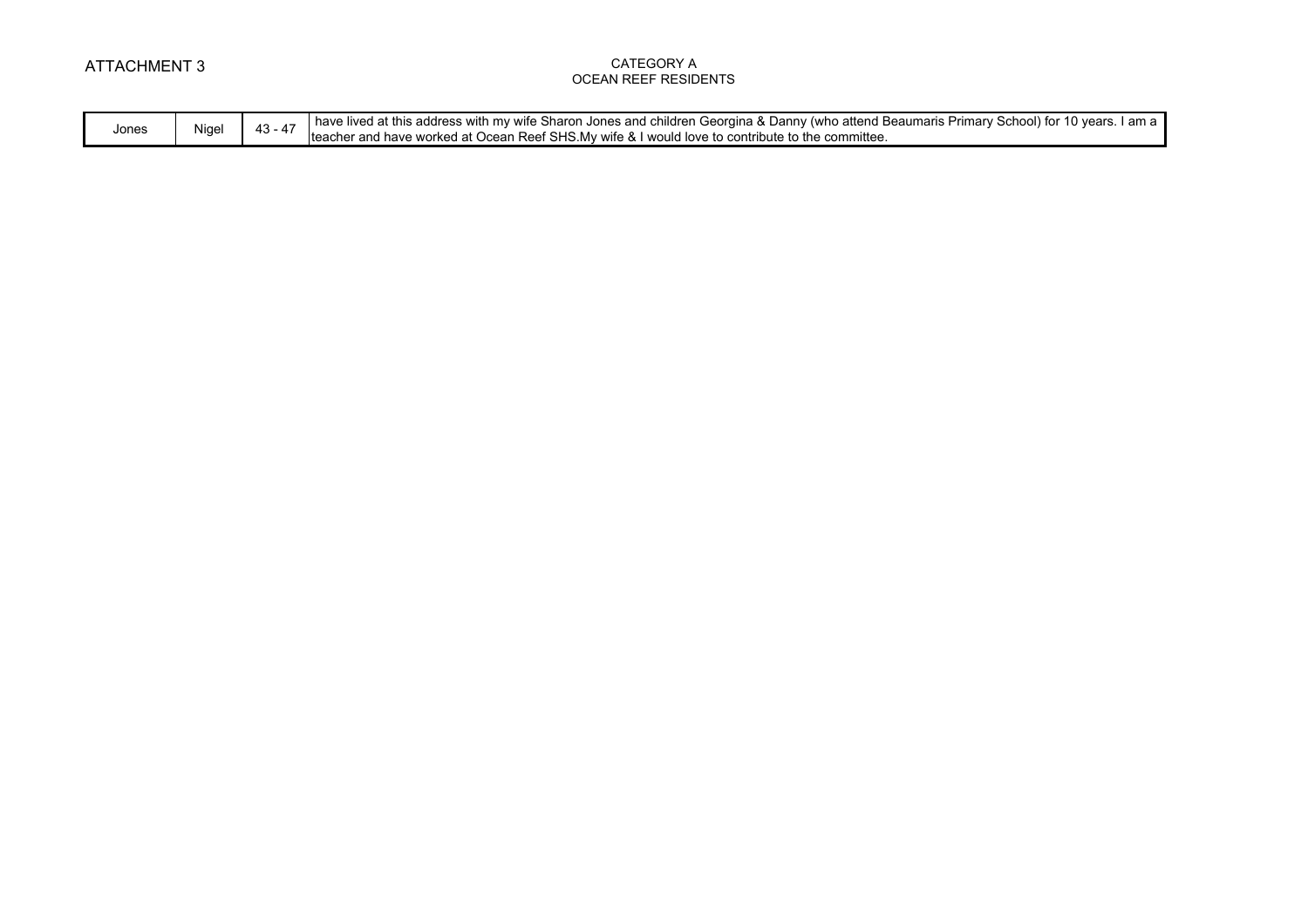| Joselyn        | Keith   | $48 - 53$ | I have been a resident of Ocean Reef since arriving in Perth from the UK in 1999 with my young family. We have an interest in sailing and water<br>sports and maintain a close association with ORSSC. 30 years experience inearthmovingbuilding constructioncurrently employed as a<br>building manager for a major reconstruction company.                                                                                                                                                                                                                                                                                                                                                                                                                                                                                                                                                               |
|----------------|---------|-----------|------------------------------------------------------------------------------------------------------------------------------------------------------------------------------------------------------------------------------------------------------------------------------------------------------------------------------------------------------------------------------------------------------------------------------------------------------------------------------------------------------------------------------------------------------------------------------------------------------------------------------------------------------------------------------------------------------------------------------------------------------------------------------------------------------------------------------------------------------------------------------------------------------------|
| Jowett         | Jeffrey | $54 - 59$ | I am a long-term Ocean Reef resident, and a keen recreational fisherman. I have over 11.5 years Local Govt experience, specifically related to<br>infrastructure and facilities management & maintenance.                                                                                                                                                                                                                                                                                                                                                                                                                                                                                                                                                                                                                                                                                                  |
| Leather        | Melanie | $54 - 59$ | I have served 4 years on the Ocean Reef Residents Association (now defunct). I have actively lobbied for the developement for 10 Years. I am<br>willing to give feed back to residents of Ocean Reef & to field residents input and enquiries.                                                                                                                                                                                                                                                                                                                                                                                                                                                                                                                                                                                                                                                             |
| Manson         | Mark    | $42 - 47$ | As a local soccer coach I am constantly in touch with the local community and feel I have a good insight to their desires and aspirations. As a father<br>I feel I can relate to the requirements of both adults and the children of the community.                                                                                                                                                                                                                                                                                                                                                                                                                                                                                                                                                                                                                                                        |
| Marchant       | Cecily  | $42 - 47$ | I am a Mother of 3. grandmother of 2, therefore the future and growth of the Joondalup region is very important to me. I understand and have<br>studied the importance of a healthy balance between environmental conservation versus commercial/residential economic growth. My family will be<br>living straight across the road from the marina. My children and grandchildren will frequent the premises.                                                                                                                                                                                                                                                                                                                                                                                                                                                                                              |
| Martin         | Ingrid  | $48 - 53$ | I am not involved in any group. I am a mother of 4 and I have lived in this area for over 20 years. I want to ensure that the development is what the<br>people of Ocean Reef and the surrounding areas want. I have experience in decision making both as a mother and a business owner. As a<br>divorcee, I have successfully run my own business and brought up my children in Ocean Reef.                                                                                                                                                                                                                                                                                                                                                                                                                                                                                                              |
| May            | Karyl   | $36 - 41$ | I have lived in Ocean Reef for 15 years and my 2 children attend school locally. I am keen to see the development make progress after all this time<br>and would be happy to contribute my local knowledge and professional business experience to a reference group.                                                                                                                                                                                                                                                                                                                                                                                                                                                                                                                                                                                                                                      |
| McLennan       | Murray  | $48 - 53$ | First lived in Ocean Reef since 1984. Have been watching the northern coast develop - and would like to contribute by ensuring that future<br>development is appropriately planned.                                                                                                                                                                                                                                                                                                                                                                                                                                                                                                                                                                                                                                                                                                                        |
| Miller         | David   | $36 - 41$ | I am a local resident who is keen to see the marina proceed, but on good design principles.                                                                                                                                                                                                                                                                                                                                                                                                                                                                                                                                                                                                                                                                                                                                                                                                                |
| Moro           | Jim     | $42 - 47$ | I have experience serving in community based commitees as I have recently served a two year term as a board member for the Water Corporation's<br>Customer Advisory Council.                                                                                                                                                                                                                                                                                                                                                                                                                                                                                                                                                                                                                                                                                                                               |
| Mortimore      | Geoff   | $48 - 53$ | I think being well travelled I can bring in a lot of good ideas                                                                                                                                                                                                                                                                                                                                                                                                                                                                                                                                                                                                                                                                                                                                                                                                                                            |
| <b>Nichols</b> | Kerry   | $54 - 59$ | I moved to Ocean Reef to enjoy the wonderful coastal lifestyle. I also thought that the Marina must be imminent and I have purchased a house<br>overlooking the Boat Harbour. My friends and work colleagues would tell you that I am very motivated to participate in committees. I have been<br>President of a large association in WA and now serve on the National Board. I am not wealthy nor am I poor so I believe I could represent the<br>average rate payer in the area without bias. I am very keen for this project to happen and would be interested in trying to progress this project rather<br>than seeing it be continually delayed. The area is screaming for something to be done. The success of Burns Beach cafe should tell you that. I<br>would be very interested in being part of this committee so would appreciate your consideration of including me in the consultation group |
| Pearson        | Gerald  | $66 - 71$ | Ocean Reef resident. Very supportive of the Marina Development Project.                                                                                                                                                                                                                                                                                                                                                                                                                                                                                                                                                                                                                                                                                                                                                                                                                                    |
| Powell         | Joy     | $48 - 53$ | Eagerly awaited the arrival of the Marina. Long term resident. Would like to be part of its history and creation. A voice for neighbours and friends.<br>Member of an international children's charity - National Secretary for Australia. Also served on social and fundraising committees. Hosted vistors<br>from around the world - a good ambassador for the development.                                                                                                                                                                                                                                                                                                                                                                                                                                                                                                                              |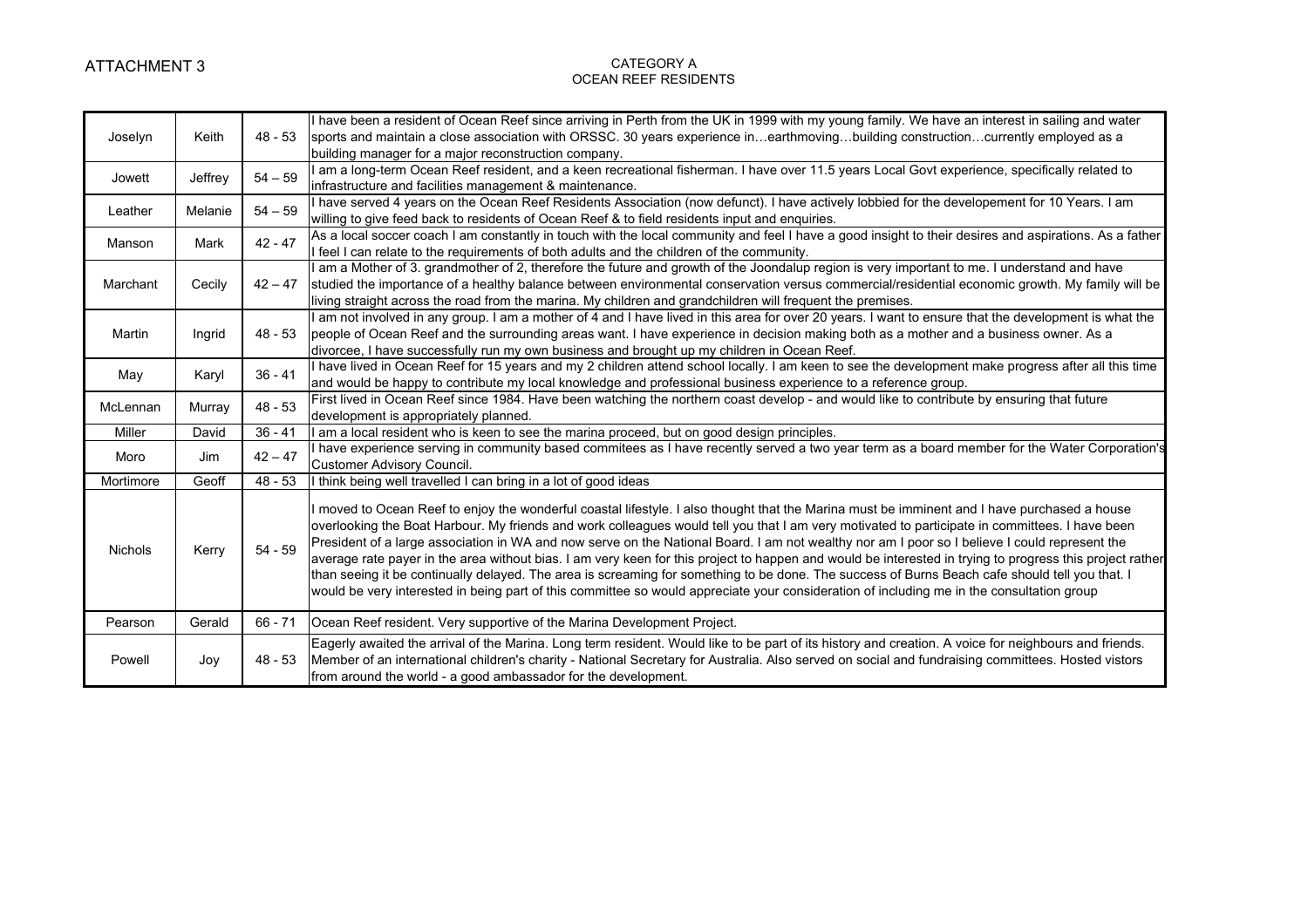| Richardson | Phil         | $54 - 59$ | I have lived in the area since 1989 and the potential of the marina development was a factor in choosing Ocean Reef as my home. I am a retired<br>head of a northern suburb high school science department and have analytic skills and communication and social skills including conflict resolution.<br>am not associated with any political party or other interest group. I have the interest of my fellow Ocean Reef residents as my primary motivation,<br>and then the interests of my fellow Joondalup ratepayers, and not investors or developers. I have time to be involved.                      |
|------------|--------------|-----------|--------------------------------------------------------------------------------------------------------------------------------------------------------------------------------------------------------------------------------------------------------------------------------------------------------------------------------------------------------------------------------------------------------------------------------------------------------------------------------------------------------------------------------------------------------------------------------------------------------------|
| Rodgers    | Caroline     | $42 - 47$ | I live directly opposite the existing facilities. All changes will have severe impacts upon my view which is what I paid for when I purchased the<br>house.                                                                                                                                                                                                                                                                                                                                                                                                                                                  |
| Rolfe      | Mary         | $42 - 47$ | As I do not represent any particular group I feel that I could look at the proposals from the perspective of a local resident who is not going to be<br>effected by anything that is put forward therefore I could give an unbiased opinion. Also I could liase with my neighbours and ask for varied opinions<br>and pass these on through the committee. I feel this is a very important issue that will have an impact on all suburbs also that the normal person<br>should have a say.                                                                                                                   |
| Seifert    | Jerry        | $60 - 65$ | am an older, long-term resident of OR, who wants the best outcome for locals. I respect the fact that others may have different goals and opinions,<br>which may be just as valid as mine. I have no ties to any lobby groups, and am thus less likely to make biased judgements. I am an engineer,<br>trained in logical thinking prior to taking action.                                                                                                                                                                                                                                                   |
| Spaseski   | Cane         | $42 - 47$ | I have lived at Ocean Reef for 14 years and having the right balance of development at the marina site is very important. I am a town planner and<br>can contribute towards the decision making process to develop a sustainable marina that gets a local community focus.                                                                                                                                                                                                                                                                                                                                   |
| Strange    | Irene        | $54 - 59$ | Because I live in Venturi Drive which is near the development and I would like to see the area grow in a way that benefits everyone. I am a licensed<br>real estate agent and dealing with people in the area on a daily basis.                                                                                                                                                                                                                                                                                                                                                                              |
| Stuart     | Terry        | $60 - 65$ | Lived insuburb over 18 yearsawaiting development. experience of committee meetingsfor a year involved with committee [on] health,<br>safety and welfare for Disability Services[involving] government, union officials, management etc [Served overseas] as Emergency Services<br>Coordinator. travelled most of the worldinterest in boating[viewed] marinas in Europe, Mediterranean, Persian Gulf, Far East. Hands on sailing<br>experience. Interestsarchitecture and photographyinvolved in building design.                                                                                            |
| Tait       | John         | $48 - 53$ | I have, I believe, a very balanced view of the environmental/developmental balance and have been involved in building, some design work and<br>committees in the past.                                                                                                                                                                                                                                                                                                                                                                                                                                       |
| Thompson   | <b>Brian</b> | $30 - 35$ | am a long term resident of Ocean Reef aged 34, with varied interests such as fishing and water activities, family oriented and social activities. I<br>would also like to see the area developed with better facilities but realise that this can only be done by balancing the varied needs of residential,<br>recreational, business, and commercial. As a relatively well travelled person within Australia and overseas I believe I can offer something to<br>planning a community supported project.                                                                                                    |
| Thomson    | Maureen      | $54 - 59$ | I have lived in Ocean Reef for twenty years, love the area, would like to downsize in the future whilst remaining within my community. I am realistic,<br>having both worked and lectured in Community Development, understanding budget constraints etc and the merging of<br>communities with local govt. to secure the best outcome. I am excited by the much needed development and appreciate the importance of creating<br>a uniqueness to work for the area, and to avoid a quick fix to pick up the overspill from Hillarys as it cannot cope with the increasing numbers of<br>visitors every year. |
| Trainor    | Marta        | $48 - 53$ | attended the meetings of the ocean reef road extension and was pleased that our concerns were taken into account. We have been waiting for a<br>move on the marina for many years. It is time some action is taken to make it start happening. I understand the marina is going to be smaller than<br>Hillarys and larger than Mindarie. We should learn from both those marinas and improve on it. The marina will attract tourism and offer employment<br>for local people.                                                                                                                                |
| Tweed      | Tom          | $36 - 41$ | I live in Ocean Reef and care about what happens here.                                                                                                                                                                                                                                                                                                                                                                                                                                                                                                                                                       |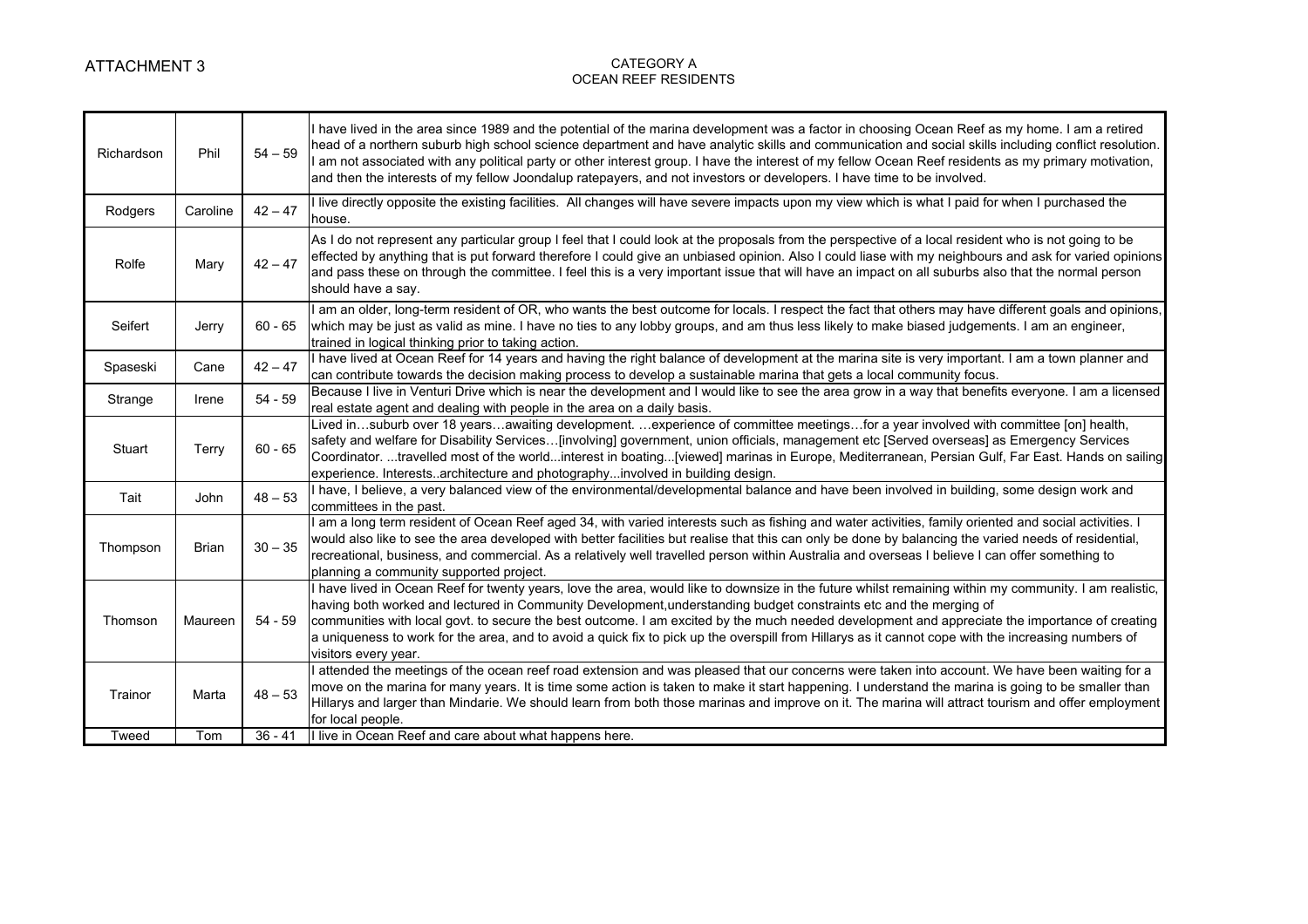| Warwick | Tonv    | $42 - 47$ | [16 year] resident of Ocean Reef employed in the public sector served in the military and law enforcement. My wife is a senior executive for a<br>national companyexperienced in project managementgood experience in local government issues children went to Ocean Reef High<br>School. Our property looks over part of the proposed marina site [yet] supporters of the proposal believing the coast is for all West Australians and<br>visitorsactive member of Whitfords Sea Rescue for 3 yearsowned and moored a boat within Hillarys Marina. {Previous] members Whitfords<br>Sea Sports Club and utilise the areaweekly whilst walking our dog. We are not members of, nor are aligned to any political party nor any local<br>interest grouptravel widely both within Australia and international [and we have] an excellent understanding of coastal and marina uses. |
|---------|---------|-----------|--------------------------------------------------------------------------------------------------------------------------------------------------------------------------------------------------------------------------------------------------------------------------------------------------------------------------------------------------------------------------------------------------------------------------------------------------------------------------------------------------------------------------------------------------------------------------------------------------------------------------------------------------------------------------------------------------------------------------------------------------------------------------------------------------------------------------------------------------------------------------------|
| Windle  | William | $54 - 59$ | I would like the northern beaches to be family friendly where the weekends could be spent catching up with family and friends. - I like to keep up<br>with whats going on in the area and would like to be involved in the marina's progress.                                                                                                                                                                                                                                                                                                                                                                                                                                                                                                                                                                                                                                  |
| Woods   | Kelvin  | $42 - 47$ | As a boat owner, resident of Ocean Reef and member of the Ocean Reef Sea Sports Club at the marina, I use the existing facilities there regularly. I<br>would like input and to be kept informed as to progress on any potential development.                                                                                                                                                                                                                                                                                                                                                                                                                                                                                                                                                                                                                                  |
| Woods   | Murray  | 42 - 47   | One of the major reasons for buying a block in 1999 and building a home in O/Reef was because of the future Marina amenity. Have had an interest<br>in the style and type of development and want it to be a major attraction for the State so that the Joondalup City Centre can become a future focal<br>point where people want to visit because of its closeness to a world class marina.                                                                                                                                                                                                                                                                                                                                                                                                                                                                                  |
| Young   | Paul    | $36 - 41$ | Highly skilled communicator and participant in public consultative workshops. Understand the need for a structured plan outlining scope, budget,<br>schedule, stakeholder management, Community communications plans, risk management, quality planning, resource constraints and contracting<br>strategies and the integration of these key elements of the project. Understand the need for dessiminating information to wider community and have<br>existing conduits to local sporting groups and interest groups.                                                                                                                                                                                                                                                                                                                                                         |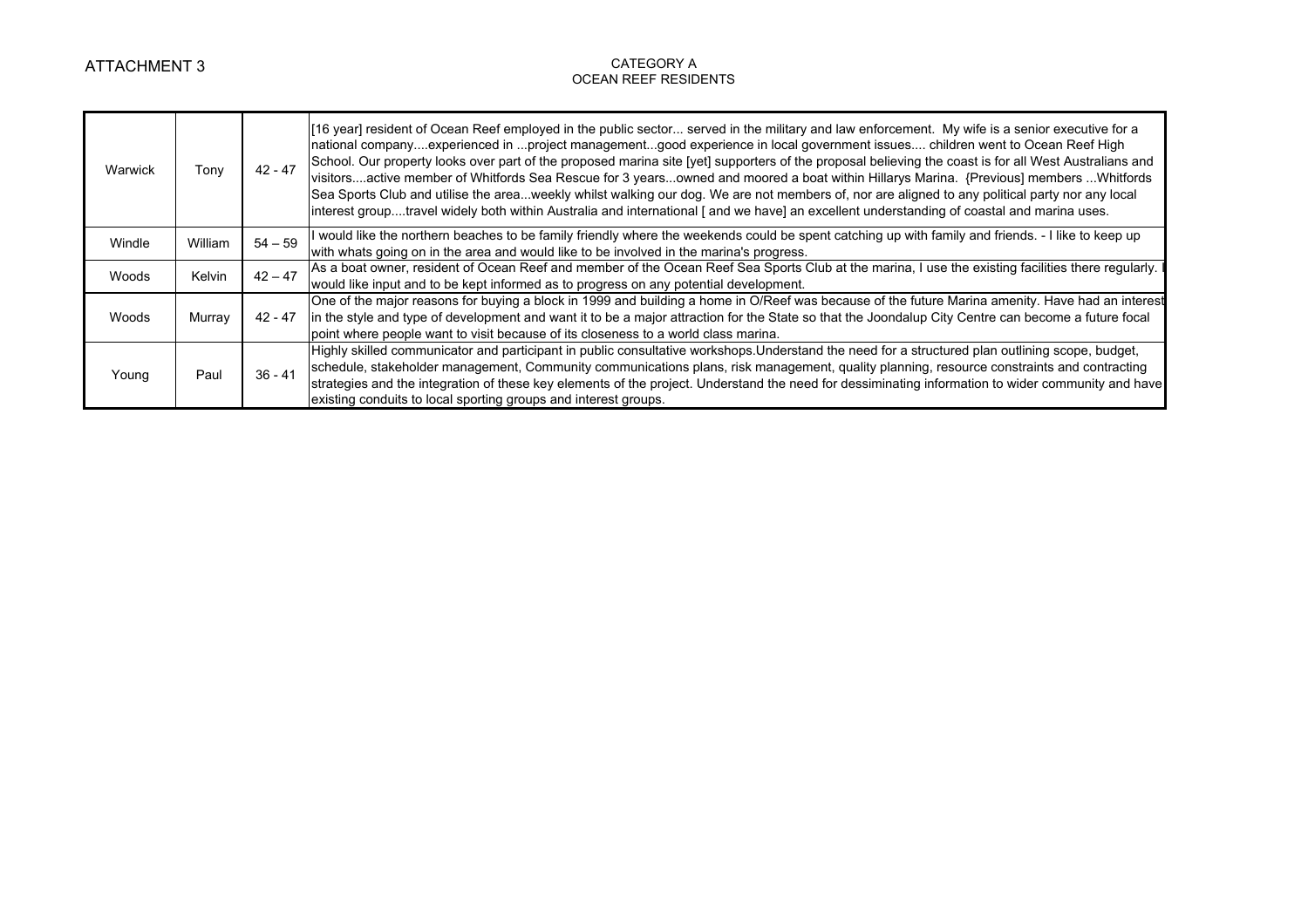| <b>Surname</b> | <b>First</b><br><b>Name</b> | <b>Suburb</b> | Age       | <b>Reasoning for Selection</b>                                                                                                                                                                                                                                                                                                                                                                                                                                                                                                                                                                                                                                                                                                                                                                |
|----------------|-----------------------------|---------------|-----------|-----------------------------------------------------------------------------------------------------------------------------------------------------------------------------------------------------------------------------------------------------------------------------------------------------------------------------------------------------------------------------------------------------------------------------------------------------------------------------------------------------------------------------------------------------------------------------------------------------------------------------------------------------------------------------------------------------------------------------------------------------------------------------------------------|
| Henson         | Karen                       | Beldon        | $36 - 41$ | Represents Holiday Haciendas. [child at] Ocean Reef Primary School.- fit tdemographic -<br>educated, married mother with real estate investments. Real Estate Industry since 1995<br>(Property Management/Business Development/Administration section) - completed 4 certificates<br>in Tourism - own the house in Beldon and 2 houses located in the Coral Coast Region. - husband<br>Building Supervisor / Carpenter - - residing in vicinity of Ocean Reef Marina - keen interest in this<br>development and future of this area for residents, our children and the tourists - Domestic,<br>Interstate and International.                                                                                                                                                                 |
| <b>Bryant</b>  | Anne                        | Connolly      | $60 - 65$ | I have a keen interest of what is happening in the surrounding suburb. I am a committee member<br>of the Connolly Residents Association and can report back to residents at our local residents<br>meeting which is held monthly. Involved in Mitchell Freeway Extension Hodges Drive Burns Beach<br>Road for last 3 years.                                                                                                                                                                                                                                                                                                                                                                                                                                                                   |
| Sgambelluri    | Maria                       | Connolly      | $42 - 47$ | As the mother of primary and pre-school age children, I feel I would be a good representative of<br>parents with young families. I am actively involved in the West Coastal group of the Australian<br>Breastfeeding Association, which gives me further access to the knowing the needs and<br>frustrations of young families when seeking entertainment or outings. I have lived in Connolly for<br>nearly 14 years, and in this time have been pleased to see the enormous development of<br>facilities in the City of Joondalup to transform the area from an 'outburb' to a well-serviced,<br>happening place where it is good to live. I think the marina is something to get truly excited about<br>and if well-done, will further raise the profile and desirability of our locality. |
| Taylor         | lan                         | Coolbinia     | $54 - 59$ | Represents Abalone Industry Association of WA. Concerned about the impact of any seaward<br>extesion on the abalone grounds.                                                                                                                                                                                                                                                                                                                                                                                                                                                                                                                                                                                                                                                                  |
| <b>Brooker</b> | Paul                        | Heathridge    | $36 - 41$ | 1st submission. I have lived in the area a long time and have some very clear ideas about the<br>development. I am a great listener and moderator. I have some project management experience.<br>will use this facility! 2nd submission. Represent Ocean Reef Progress Association. User of<br>marina for fishing and boating. Will use development a great deal. Keen cafe/restaurant goers.                                                                                                                                                                                                                                                                                                                                                                                                 |
| Flower         | David                       | Heathridge    | $42 - 47$ | President Mullaloo Longboarders for the past 3 years. Also own a boat and regularly fish and dive<br>out from Ocean Reef. Also a member of ORSCC                                                                                                                                                                                                                                                                                                                                                                                                                                                                                                                                                                                                                                              |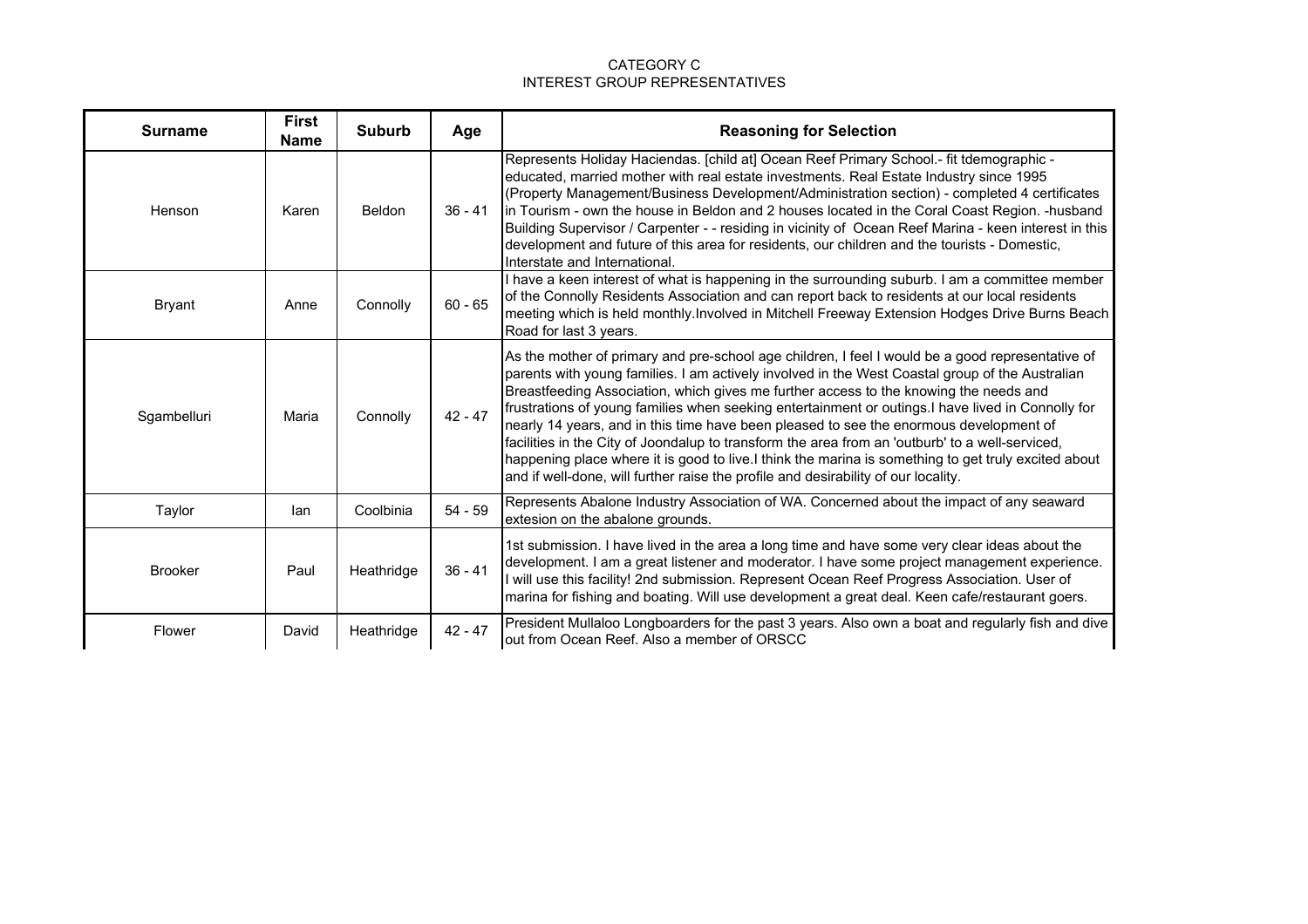| <b>Surname</b> | <b>First</b><br><b>Name</b> | <b>Suburb</b> | Age       | <b>Reasoning for Selection</b>                                                                                                                                                                                                                                                                                                                                                                                                                                                                                                                                                                                                                           |
|----------------|-----------------------------|---------------|-----------|----------------------------------------------------------------------------------------------------------------------------------------------------------------------------------------------------------------------------------------------------------------------------------------------------------------------------------------------------------------------------------------------------------------------------------------------------------------------------------------------------------------------------------------------------------------------------------------------------------------------------------------------------------|
| Cooper-Fowle   | Rhett                       | Iluka         | $42 - 47$ | Represent Iluka Home Owners Association Inc., Lived in the Northern corridor for the past 15<br>years. 4 children here. Involved in previous community consultations on proposed uses.<br>Members (currently 1345 house holds) interested in any development. Wish to represent our<br>members to discover options being developed/considered, canvas our members to establish their<br>preferred options, represent their interests in moving the development of this area to fruition as it<br>has been on and off the development stage for many years.                                                                                               |
| Harfield       | Mick                        | <b>Iluka</b>  | $24 - 29$ | WA Divers Club has over 150 members with over 65% them living north of scarbrough and use<br>Ocean Reef marina as there main Launching ramp. I would like to be on the committee so we as<br>a club we could have a little input into something that is going to affect our favourite past and<br>future times in such a big way.                                                                                                                                                                                                                                                                                                                        |
| Rogers         | Clem                        | Joondalup     | $54 - 59$ | The Small Business Centre is a focal point for the Northwest Region business community,<br>especially those new businesses and those planning growth, by having representation on the<br>committee quality information can be supplied to ensure an integrated and broader viewpoint can<br>be given to the final outcome. We can communicate and liase with all sectors of business.                                                                                                                                                                                                                                                                    |
| Clark          | Peter                       | Kinross       | $48 - 53$ | am a ratepayer of the City of Joondalup. I am a foundation member of the Mullaloo<br>Longboarders club, where i have been a past president, club champion, club member of the year<br>and general commitee member for a number of years. I helped draft our original submission to<br>the City on this issue several years ago. I have a keen interest in the development of surfing in<br>this are and the state. I have been surfing for almost 40 years and have the respect of the surfing<br>community, I am well known in the community at large, and I have the ability to communicate with<br>individuals and organisations in a positive manor. |
| Moorehead      | David                       | Kinross       | $30 - 35$ | I own a boat and are a member of a large WEB based dive club.                                                                                                                                                                                                                                                                                                                                                                                                                                                                                                                                                                                            |
| Fiona          |                             | Mullaloo      | $42 - 47$ | Represent Mullaloo Sea Scouts. We would like to see the local Sea Scout Group accommodated<br>within the Ocean Reef Marina. 70 members from all suburbs of the City and also from Wanneroo,<br>Tapping and North Beach.                                                                                                                                                                                                                                                                                                                                                                                                                                  |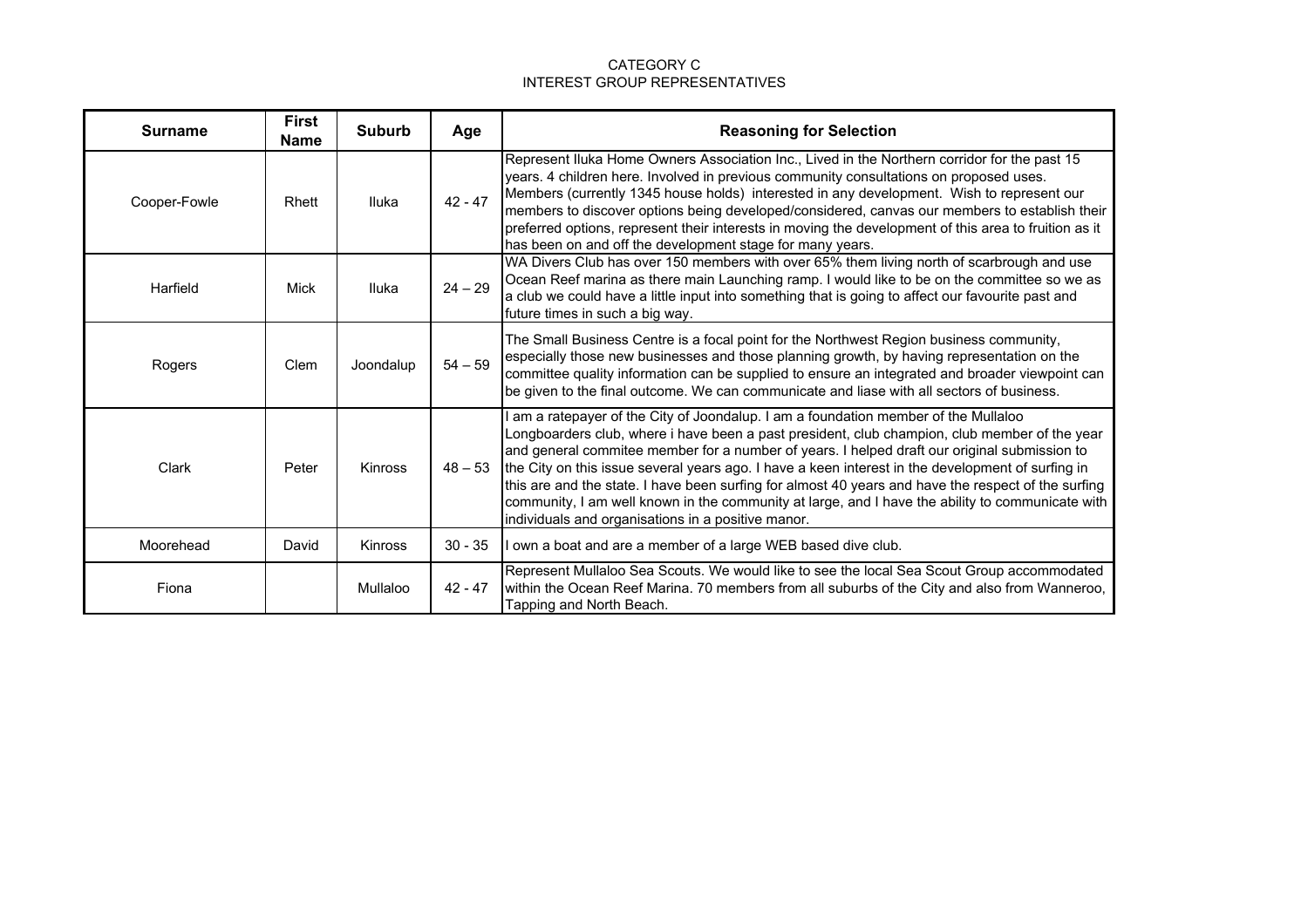| <b>McCormick</b> | Gary | Mullaloo |  | If have been involved in and still am involved in groups that ues this type of proposed facility.<br>Member Marmion Angling & Aquatic Club. Member (ex Patrol Captain) Mullaloo Surf Lifesaving<br>Club (ex Board Member 3 years, Director of Education. Member of Mullaloo Longboarding Club 6<br>years. Member of the Board of Management Surfing WA Inc. My occupation is TAFEWA lecturer,<br>Swan College and hold a Bachelor of Education. I have lived in Mullaloo for 20 years and<br>48 – 53 participate in event surfing and represent longboard surfers in WA. While I do not represent the<br>wider group of the community I do represent the many thousands of body boarders and surfboard<br>riders. Remembering that in Western Australia one in five either surf or know someone who surfs<br>and it is still growing. Tourism is attracting people from all over the world to areas that have good<br>surf to learn or enjoy. Surf clothing is mainstream and many individuals make a living from this. It<br>is as Australian as Surf Lifesavers and meat pies. |
|------------------|------|----------|--|----------------------------------------------------------------------------------------------------------------------------------------------------------------------------------------------------------------------------------------------------------------------------------------------------------------------------------------------------------------------------------------------------------------------------------------------------------------------------------------------------------------------------------------------------------------------------------------------------------------------------------------------------------------------------------------------------------------------------------------------------------------------------------------------------------------------------------------------------------------------------------------------------------------------------------------------------------------------------------------------------------------------------------------------------------------------------------|
|------------------|------|----------|--|----------------------------------------------------------------------------------------------------------------------------------------------------------------------------------------------------------------------------------------------------------------------------------------------------------------------------------------------------------------------------------------------------------------------------------------------------------------------------------------------------------------------------------------------------------------------------------------------------------------------------------------------------------------------------------------------------------------------------------------------------------------------------------------------------------------------------------------------------------------------------------------------------------------------------------------------------------------------------------------------------------------------------------------------------------------------------------|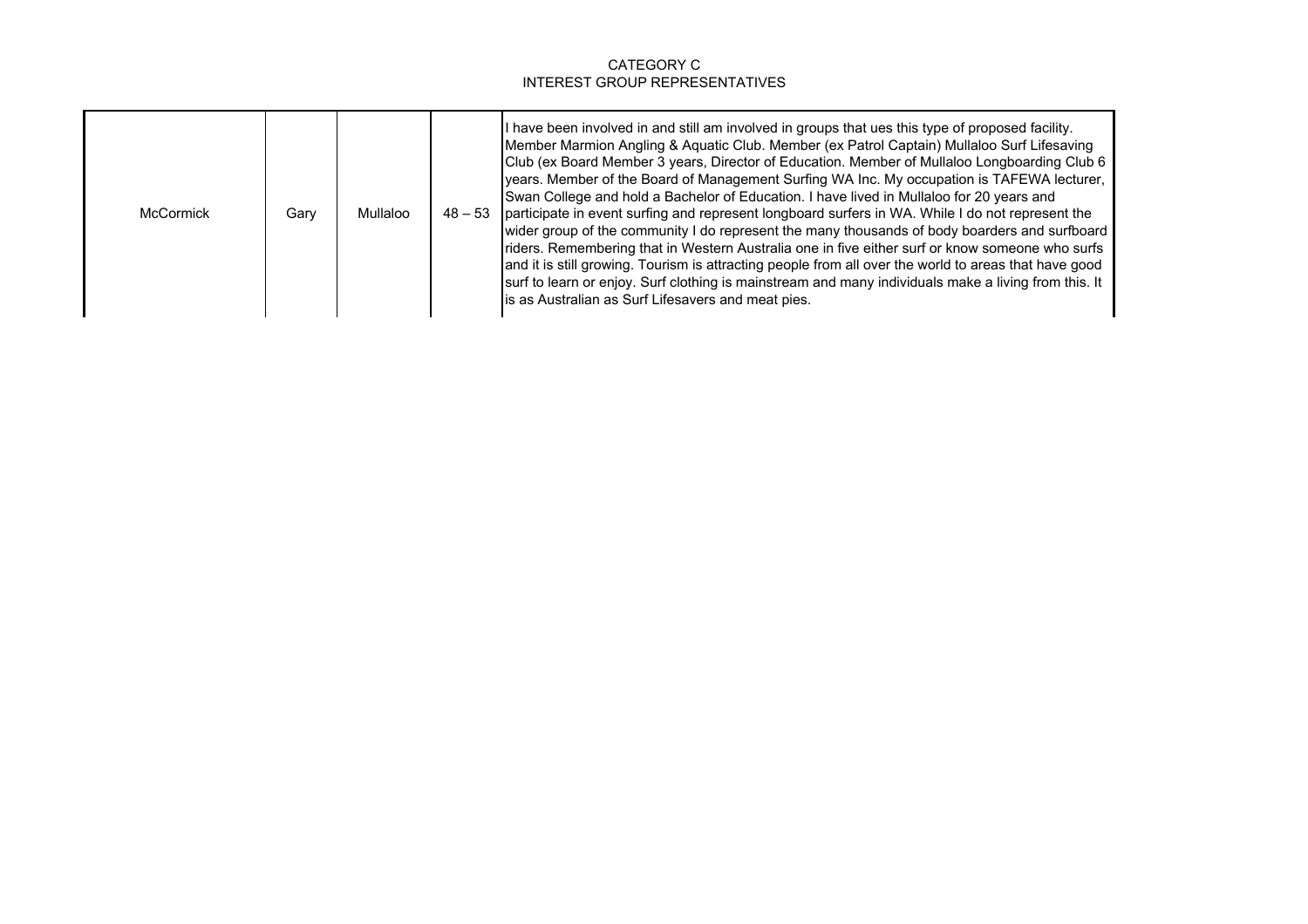| <b>Surname</b> | <b>First</b><br><b>Name</b> | <b>Suburb</b> | Age       | <b>Reasoning for Selection</b>                                                                                                                                                                                                                                                                                                                                                                                                                                                                                                                                                                                                                              |
|----------------|-----------------------------|---------------|-----------|-------------------------------------------------------------------------------------------------------------------------------------------------------------------------------------------------------------------------------------------------------------------------------------------------------------------------------------------------------------------------------------------------------------------------------------------------------------------------------------------------------------------------------------------------------------------------------------------------------------------------------------------------------------|
| Apthorpe       | Majorie                     | Ocean Reef    | $60 - 65$ | Represents Friends of North Ocean Reef/Iluka Foreshore. I work in a volunteer capacity<br>rehabilitating the natural bushland of the Ocean Reef foreshore so that all can enjoy this<br>magnificent stretch of beautiful coastline. I talk with many local people and visitors in the course<br>of my work, and am aware of those features that people most appreciate about our coastline. I<br>am professionally qualified, and have a keen interest in marine erosion, sea level change, and<br>sustainable development in a time of climate change. I am also well aware of the biodiversity<br>objectives of the City of Joondalup's Environment Plan. |
| Bell           | Terry                       | Ocean Reef    | $60 - 65$ | As a very close resident (500 metres from marina) and lifelong boat owner, I have had a keen<br>interest in the marina development since it was built. I have followed the progress of the Hillarys<br>marina and have many ideas as to the merits and otherwise of that has occurred there. I am an<br>active member of the Ocean Reef Sea Sports Club and on the committee [and representative<br>of] Australian Anglers Association, which will enable me to seek input and pass information<br>to a large group of stakeholders.                                                                                                                        |
| Norman         | Michael                     | Sorrento      | $54 - 59$ | Joondalup Community Coast Care Forum (Inc) is a community based organisation specifically<br>established in 2000 to act as community reference group for monitoring issues and initiating<br>action in relation to the Joondalup Coastal strip, particularly in relation to conservation,<br>recreation, development, education and culture. I am currently hold the position of Chairman of<br>this group.                                                                                                                                                                                                                                                 |
| Slomp          | Andrew                      | Sorrento      | $36 - 41$ | I have 10 years experience in the Sunset coast from a residential and small business operators<br>perspective. Most of these years in a marina environment and an able to look at the plan from a<br>sustainable business perspective.                                                                                                                                                                                                                                                                                                                                                                                                                      |
| Angel          | Alison                      |               |           | Formally nominated by Ocean Reef Sea Sports Club in response to Mayoral invitation                                                                                                                                                                                                                                                                                                                                                                                                                                                                                                                                                                          |
| <b>Blackie</b> | <b>Ken</b>                  |               |           | Formally nominated by Whitfords Volunteer Sea Rescue Group in response to Mayoral invitation                                                                                                                                                                                                                                                                                                                                                                                                                                                                                                                                                                |
| Carruthers     | Mark                        |               |           | Formally nominated by Whitfords Volunteer Sea Rescue Group in response to Mayoral invitation                                                                                                                                                                                                                                                                                                                                                                                                                                                                                                                                                                |
| Jennings       | Greg                        |               |           | Formally nominated by Ocean Reef Sea Sports Club in response to Mayoral invitation                                                                                                                                                                                                                                                                                                                                                                                                                                                                                                                                                                          |
| Lindsay        | <b>Ron</b>                  |               |           | Formally nominated by Ocean Reef Sea Sports Club in response to Mayoral invitation                                                                                                                                                                                                                                                                                                                                                                                                                                                                                                                                                                          |
| Weston         | Jonathon                    |               |           | Formally nominated by Recfishwest in response to Mayoral invitation                                                                                                                                                                                                                                                                                                                                                                                                                                                                                                                                                                                         |
| <b>Barnett</b> | <b>Bruce</b>                | Kallaroo      |           | Late nomination - referred by Ocean Reef Sea Sports Club. Vice President of Boating West<br>Australia                                                                                                                                                                                                                                                                                                                                                                                                                                                                                                                                                       |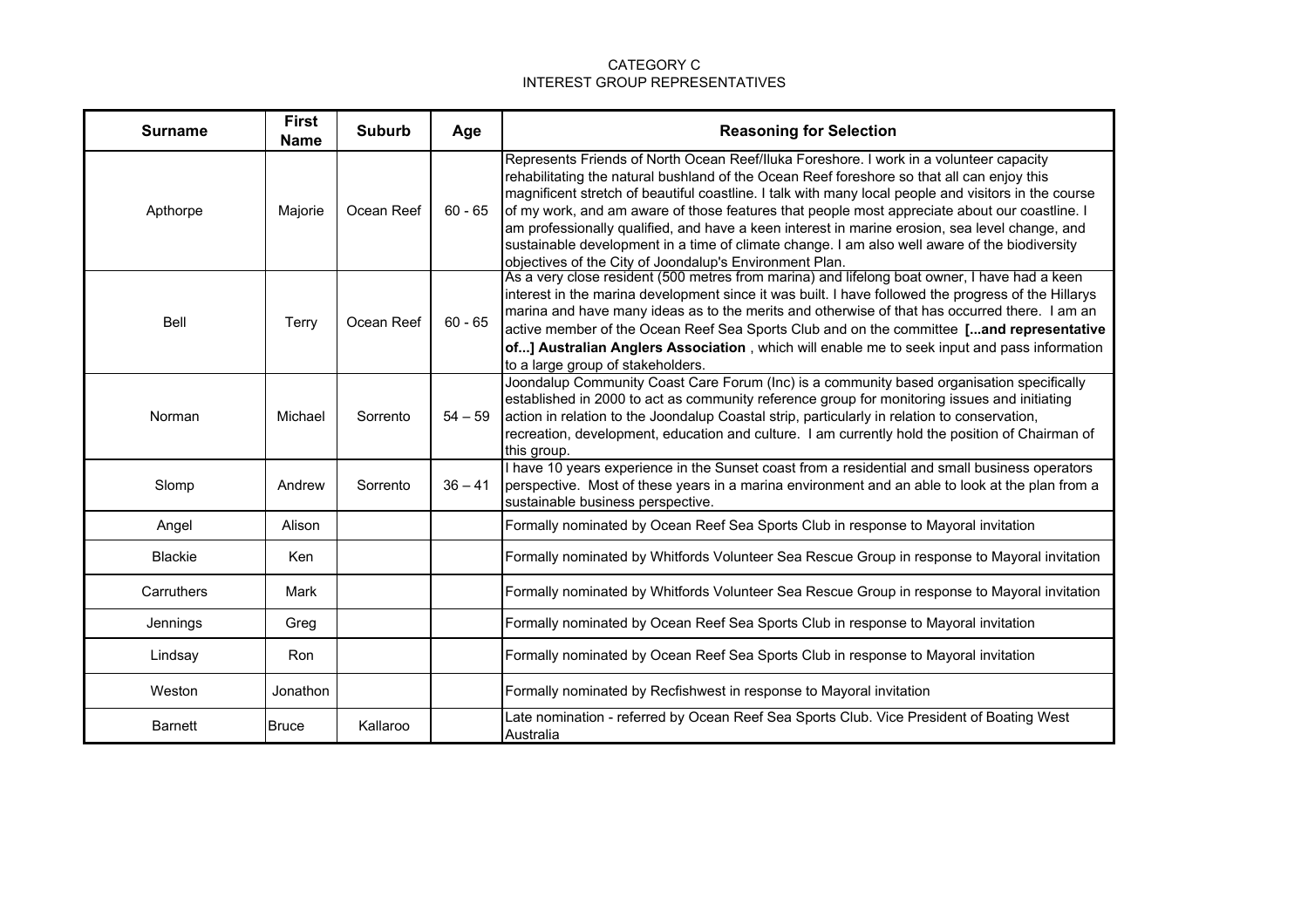### CATEGORY D RESIDENTS OF NORTHERN CORRIDOR

| <b>Surname</b> | <b>First Name</b> | <b>Suburb</b> | Age       | <b>Reasoning for Selection</b>                                                                                                                                                                                                                                                                                                                                                                                                                                                                                                                                                                                                                                                 |
|----------------|-------------------|---------------|-----------|--------------------------------------------------------------------------------------------------------------------------------------------------------------------------------------------------------------------------------------------------------------------------------------------------------------------------------------------------------------------------------------------------------------------------------------------------------------------------------------------------------------------------------------------------------------------------------------------------------------------------------------------------------------------------------|
| Hunt           | Edward            | Clarkson      |           | do not want to see the surf breaks that exist north of the marina destroyed. I am the founding president<br>of the Mullaloo Longboard Club and founding member of the Joondalup Coastcare Forum.                                                                                                                                                                                                                                                                                                                                                                                                                                                                               |
| <b>Buzzard</b> | <b>Brian</b>      | Duncraig      | $60 - 65$ | As a boat enthusiast I would like to see a good Marina project without being aligned to any commercial<br>interest group. As a pensioner I would like the outcome to be priced for the community benefit, not profit<br>motive.As a father and grandfather I would like to leave a good legacy to all our future generations.I am<br>61,a TPI pensioner, RSL member and former deputy/principal.                                                                                                                                                                                                                                                                               |
| Cutten         | Ron               | Duncraig      | $66 - 71$ | Member of the Ocean Reef Sea Sports Club                                                                                                                                                                                                                                                                                                                                                                                                                                                                                                                                                                                                                                       |
| Ammon          | Michael           | Greenwood     | $60 - 65$ | The present Ocean Reef Marina and asscociated Club have given me a lot of pleasure over many years<br>would like to be a part of the new development proposals.I have gained a little experience over my life<br>and would like to be given the chance of a new experience and hopefully contribute something to the<br>community reference group. Whilst I have a interest in the ORSSC I can also place myself in the position<br>of the developers and surrounding neighbours of the Harbour.                                                                                                                                                                               |
| Caddy          | Graeme            | Joondalup     | $42 - 47$ | am a long term member of the Ocean Reef Sea Sports Club and have had prior involvment with the<br>proposed development, though minor.                                                                                                                                                                                                                                                                                                                                                                                                                                                                                                                                          |
| Noble          | Michelle          | Joondalup     | $36 - 41$ | I have never participated on a Community Reference Group before and having seen some tragic<br>outcomes, think that the City of Joondalup must be making some poor choices in selecting participants.<br>I would like to see the marina developed in a way that reflects the lifestyle and preferences of the<br>growing number of professional people choosing to live in the City of Joondalup, rather than ending up a<br>tacky northern-suburbs embarrassment (again referencing to Sorrento Quay!). I live in Joondalup and<br>have another property in Connolly, therefore have a strong interest in ensuring that the development<br>adds value and appeal to the area. |
| Gasking        | $\mathsf{R}$      | Kallaroo      | $78+$     | Was heavily involved in the development of Hillarys Yacht Club during its construction phase as Club<br>Secretary                                                                                                                                                                                                                                                                                                                                                                                                                                                                                                                                                              |
| Repke          | Rainer            | Kallaroo      | $66 - 71$ | I have been living in Kallaroo for 8 years. I have experience in Project Development in many Countries, I<br>am a retired Banking Executive, might be helpful to fund such a deal, I have travelled all over the world<br>and know Resorts which might serve as a guidance. Would like to see that Perth stops to be guided by a<br>low common denominator and starts to compete for best results.                                                                                                                                                                                                                                                                             |
| Turner         | Richard           | Kallaroo      | $78+$     | am interested to have input to the consultation process in order that the Marina caters to a wide range<br>of ratepayers and not only to the lobbying vested interest groups.                                                                                                                                                                                                                                                                                                                                                                                                                                                                                                  |